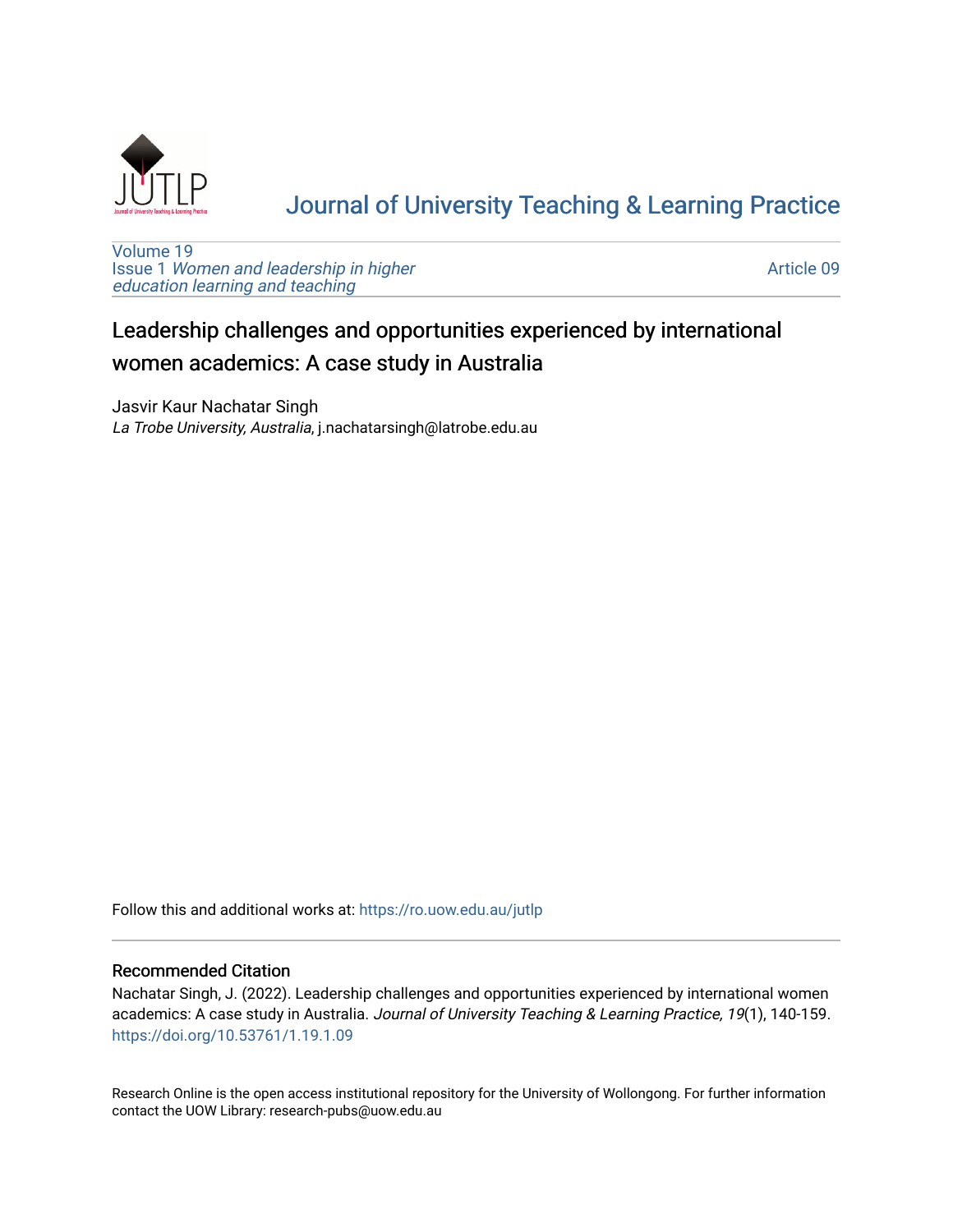# Leadership challenges and opportunities experienced by international women academics: A case study in Australia

## **Abstract**

Scholarly articles on international academics have been weighted towards understanding their broad personal and professional challenges related to teaching. Limited research is conducted with international women academics in Australia in, especially, exploring their leadership-related challenges and opportunities. Using an intersectionality lens, this paper addresses this gap by exploring key related challenges and opportunities for international women academics in gaining leadership positions at Australian universities. It draws on qualitative data from semi-structured interviews with seven international women academics. The findings contribute to the body of knowledge in exploring two major challenges faced by international women academics in Australia: 1) administrative-related interruption impacting their research performance; and 2) lack of understanding of university policies and processes. International women academics also cited the opportunities provided to them or gained by them for their overall professional growth at Australian universities. The practical implications of these findings for international women academics and higher education institutions are also considered.

## Practitioner Notes

- 1. International women academics are provided with leadership position opportunities at Australian universities.
- 2. International women academics face leadership-related challenges due to differing university work culture compared with their home countries.
- 3. As women academics, they are resilient by taking full responsibility for learning local knowledge of university policies and systems as well as managing their time effectively in performing their roles efficiently.
- 4. Australian universities are in fact making efforts to provide the support needed by international academic leaders who also happen to be women.
- 5. International women leaders stressed the importance of having two mentors: one Australian and the other an international-origin academic.

## Keywords

Leadership, challenges, opportunities, international women academics, Australia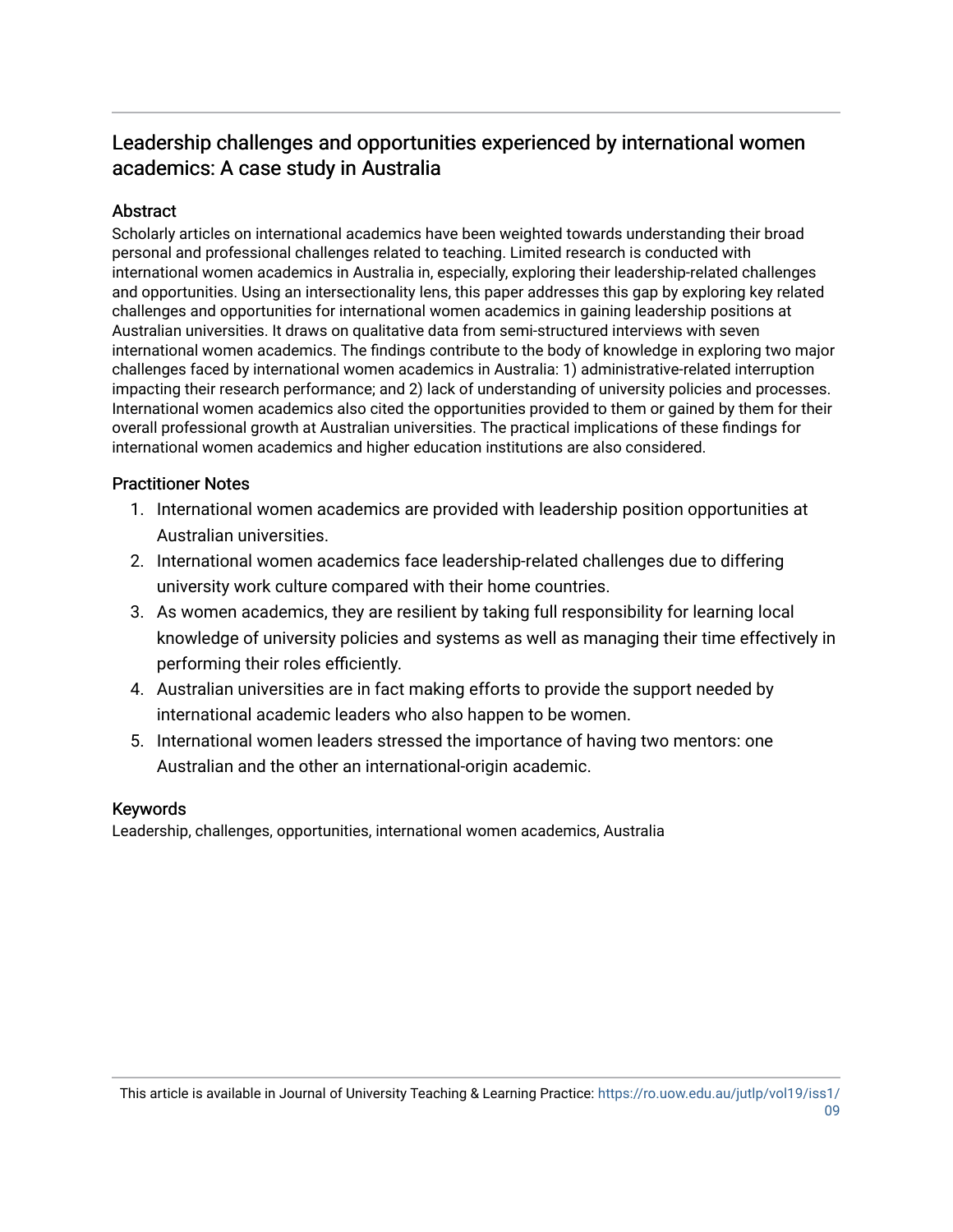## **Introduction**

Higher education institutions globally have embraced international academics, who bring with them rich, diverse academic, research and leadership experience. The growth of international academics in Australia has been promising in recent years. Welch (2021) observed that Australia has one of the highest proportions of international academic staff "after Hong Kong and Israel, both well known for their highly diverse academic profile" (p.119). Based on Australian Bureau of Statistics data, in 2019 there were nearly 30% (approximately 300,000 people) of staff members born outside Australia working in the Australian higher education and learning sector (ABS, 2020). Song and McCarthy (2020) report that in Australian universities around 15.4% of academic staff are Asian academics in teaching and research positions.

Australian higher education institutions attract international academics for the purposes of filling gaps in an aging professoriate (Welch, 2021), addressing a lack of succession planning (Loomes et al., 2019), improving international university rankings globally (Dowsett, 2020; Johansson & Śliwa, 2014; Larbi & Ashraf, 2020), attracting researchers capable of generating high-quality research outputs and for institutional accreditation purposes (Johansson & Śliwa, 2014). International academic mobility is considered inherently beneficial not only for the individuals who gain greater earning capacity (Balasooriya et al., 2014) but also for higher education institutions and student populations through exchanges of knowledge and know-how, mainly in teaching and research (Balasooriya et al., 2014; Larbi & Ashraf, 2020; Minocha et al., 2019; Singh & Chowdhury, 2021). For the purposes of this article, international academics are individuals born overseas, "educated and enculturated in one system of education and currently teaching and researching in another" (Walker, 2015, p. 61). All international academics in this study are settled migrants who have transitioned to Australian academia and have acquired residency via permanent residency or citizenship.

Although international academics are appointed to conduct teaching and research, as well as to perform administrative and service duties, numerous research studies on international academics are directed towards understanding their acculturation, teaching and research experiences (Balasooriya et al., 2014), mostly reporting on the challenges encountered. Given that scholarly articles on international academics are not specific in exploring leadership-related challenges and opportunities faced by women, this paper fills that gap with this research question: *What are the key related challenges and opportunities experienced by international women leaders at various Australian universities?* To the author's knowledge, this is one of the first papers that reports on international women academics' leadership experiences in Australia.

## **Leadership challenges and opportunities for women in academia**

Historically, women academics have been disadvantaged in their career development in the higher education sector globally (Aiston et al., 2020). Women are underrepresented in the most senior ranks and leadership roles, which is both an international phenomenon and a social justice issue (Aiston et al., 2020). In Australia, while women represent more than 50% of the workforce, they are less likely to participate and occupy senior managerial roles than men (Department of Education, Skills and Employment, 2020). Based on current statistics, 10,523 male academics were in a position above Senior Lecturer compared to only 5,919 female academics in a similar position (Department of Education, Skills and Employment, 2020). Despite most of the literature on gender and higher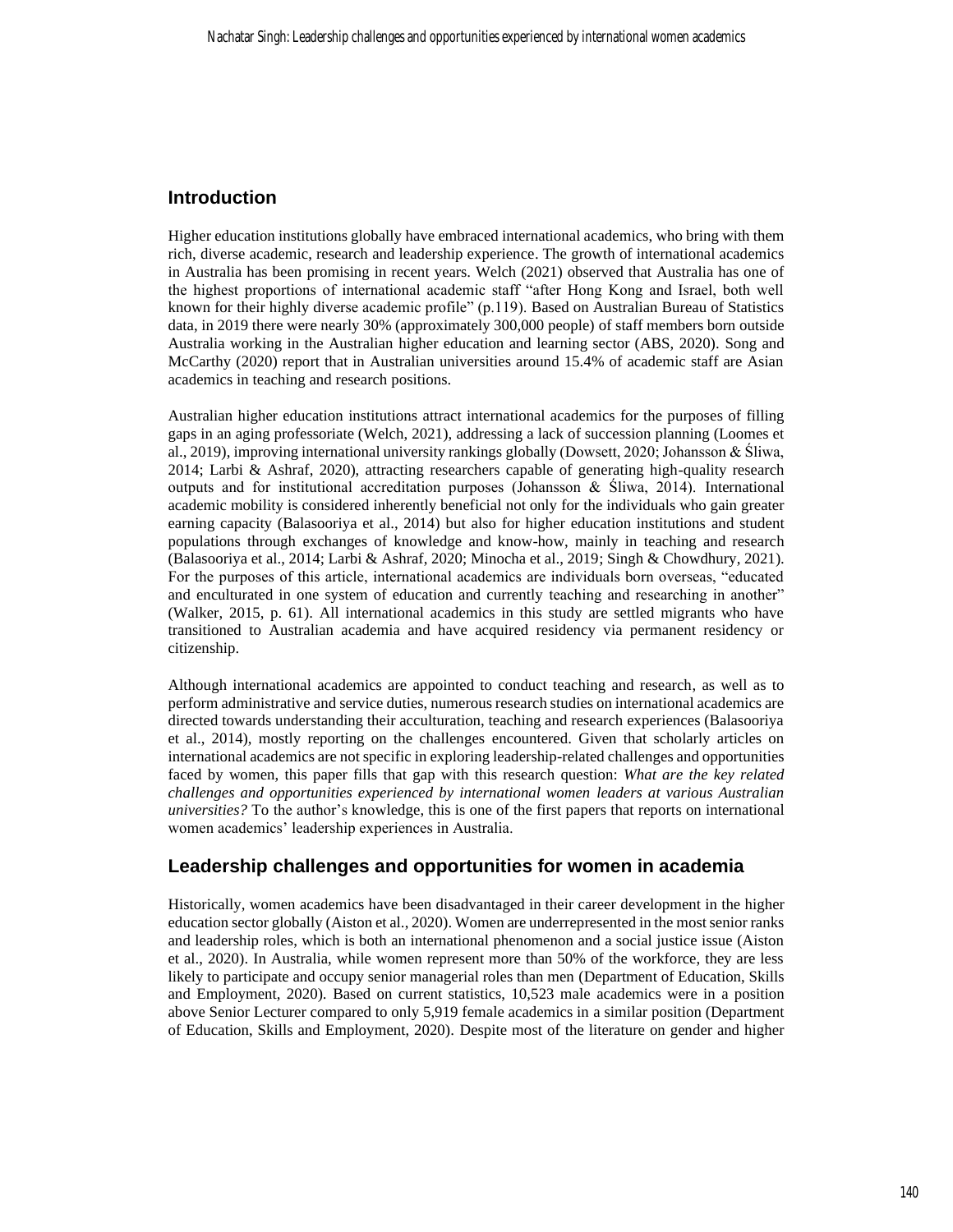education leadership usually discussing how to get more women into leadership positions (Acker, 2014), there remain significant challenges faced by women in gaining managerial positions.

Previous scholars (e.g., Westoby et al., 2021) have discussed two leading barriers for women that result in their being deprived of their full career trajectory in academia. The first barrier relates to the greater role they play in domestic duties such as childcare, motherhood and carer responsibilities (Sang et al., 2013). In Egypt, women academics working in public universities have been reluctant and demotivated to accept leadership roles due to their responsibility for raising children and fulfilling other familial duties; given familial duties, they have limited time to manage their research and teaching, let alone to perform managerial roles effectively (Mousa, 2021). Women academics who give birth are penalised for taking maternity leave in Hong Kong and they are given higher teaching loads and roles when they return to work (Aiston et al., 2020). In the United Kingdom, Bhopal (2020) found that women academics who took two years' maternity leave (i.e., a career break) faced difficulties transitioning back to research work, especially lagging behind in publication numbers and keeping up with current research and networks in their disciplines. Consequently, women continue to be disadvantaged by having less time for research activities and in accepting administrative roles. In Australia, the latest research by Sharafizad et al. (2020) established that female academics combine their careers with their family responsibilities, leading to constant re-negotiation of the boundaries between family and work, while male academics compartmentalise their career as an entity on its own, separate from their personal – familial – lives.

While women academics have entered academia in large numbers, their role has historically revolved around teaching, and research has been predominantly associated with men (Subbaye & Vithal, 2017). Therefore, the second barrier is related to women's identity as teachers, and they are frequently tasked with teaching and student support roles, coupled with seemingly never-ending administrative tasks (Morley, 2014). Since early 2020, COVID-19 has exacerbated the 'teacher identity' issue, because teaching was conducted remotely, and the boundary between work and home was compromised (McGaughey et al., 2021).

Women are also portrayed as less qualified, devalued and misrecognised when it comes to being rewarded and promoted to leadership positions (Morley, 2014). Morley (2014) further argues that women are usually not strategically positioned in gaining pathways to leadership roles. Even if they are, Acker (2014) argued, "managerial positions held by the women in the study exhibited a fast pace of life, required long hours and [are] punctuated by the incessant demands of emails" (p. 78). In addition, these women leaders use their research time to meet teaching and administrative obligations.

Male colleagues, in contrast, are encouraged, supported and provided with more outward-directed roles, such as focusing on developing international networks, seeking external funding opportunities and strengthening international research collaboration. As a result, with the lack of similar research opportunities, women's research performance and productivity are on the decline, because research is implicitly associated with the pathway to academic seniority and is perceived as an indicator for promotion (Morley, 2014). Moreover, the pandemic has severely impacted women academics' research productivity due to substantial increases in childcare and housework burdens through school closures and consequent shift to 'home schooling' (Yildirim & Eslen-Ziya, 2021).

In overcoming these barriers, institutional support needs to be provided to female academics so that they are able to have the opportunity to strive in academia. For instance, career-related guidance needs to be provided to them: it is important to develop formal support structures for women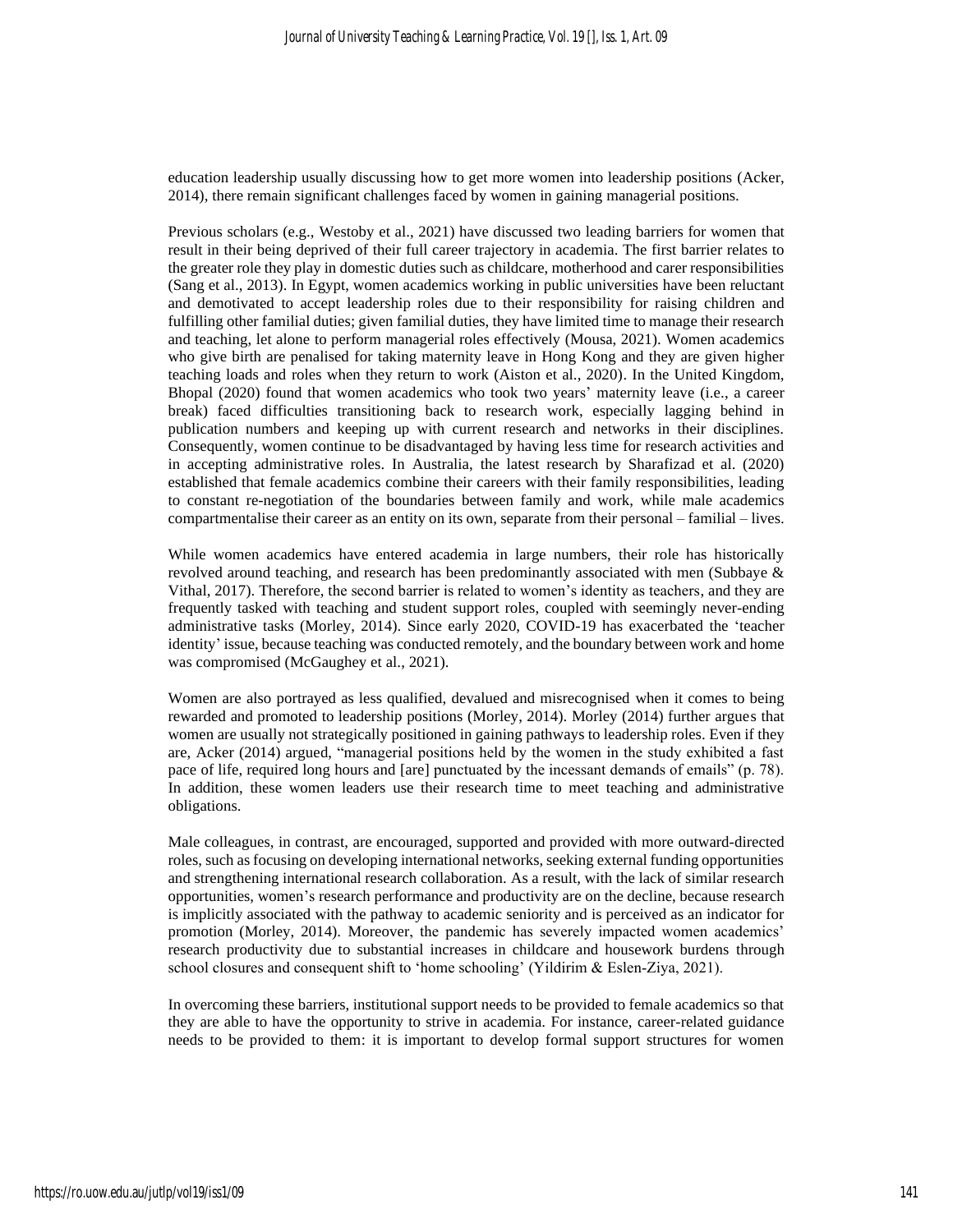academics, ensuring that they receive adequate training for promotion and enjoy career-related support (such as assisting with applications and interviews, coaching), so that women academics too can reach their potential in the same way as men (Bhopal, 2020). Mentoring opportunities should also be offered to female academics by female academics who occupy higher positions. This role model support will allow women academics to feel empowered to resume administrative roles and achieve a successful career in academia (Howe-Walsh & Turnbull, 2016).

## **Intersectionality and leadership**

Although women's international careers have been examined in traditional expatriation literature (Guo & Al Ariss, 2015), little is known about skilled migrant women's leadership experiences in Australia. There has been a misleading stereotype of women migrants as unskilled dependants who move countries following their spouses' careers (Kofman, 2000). However, these assumptions are untrue, since women migrants make up a majority of the workforce, especially in the nursing and teaching professions (Kofman, 2000). Much documented literature on skilled migrant women is weighted towards understanding their barriers to employment. These barriers include gender bias, as well as family structure and obligations (Guo & Al Ariss, 2015; Johansson & Śliwa, 2014).

Notably, a small number of studies draws attention to international women academics in leadership positions. Such academics in Johansson and Śliwa's (2014) study admitted that it was their personal choice not to take up senior leadership positions due to their having children or taking career breaks, rather than any institutional factors. These latter factors particularly impact on women's research excellence and productivity, where women publish less, receive smaller amounts of external funding and have higher teaching workloads compared to their male counterparts (Aiston et al., 2020). Hence, there are disproportionately low numbers of international women academics in senior positions in the United Kingdom, for example (Johansson & Śliwa, 2014). Bhopal and Chapman (2019) further argue that women international academics are assigned roles that are administrative and student-centered, and are less valued in terms of developing their research productivity. Therefore, it is not surprising that international academics who are mainly women remain in the minority group in being appointed to leadership roles at research universities (Sayler et al., 2019).

Interestingly, in China, Larbi and Ashraf (2020) observe that leadership appointments of international academics to deanships or directorships are often not easily attainable or are limited to certain disciplines such as the natural sciences, which are mainly dominated by male academics. These leadership positions are also exclusively reserved for domestic academics who are affiliated to the Chinese Community Party. International academics in China are thus deliberately confined to teaching and research activities and are "restrained in participating in the decision making of the institutional administration" (Larbi & Ashraf, 2020, p. 155). Guo and Al Ariss (2015) strongly argue that "women and gender relations in international migration are largely absent" (p. 1289) in the scholarly literature and more attention needs to be directed to examining the unique challenges facing migrant women (Johansson & Śliwa, 2014) in leadership roles in higher education institutions (Aiston, 2014).

Accordingly, the intersectionality lens is the concept adopted in this study to further understand the complexity of gender and migrant (international/cultural) identity of international women academics in leadership positions at Australian higher education institutions. Warner (2008) provides the following definition of intersectionality: "the idea that social identities such as race, gender and class interact to form qualitatively different meanings and experiences" (p. 454). A further important element of intersectionality is that each group interacts with each other to shape experiences and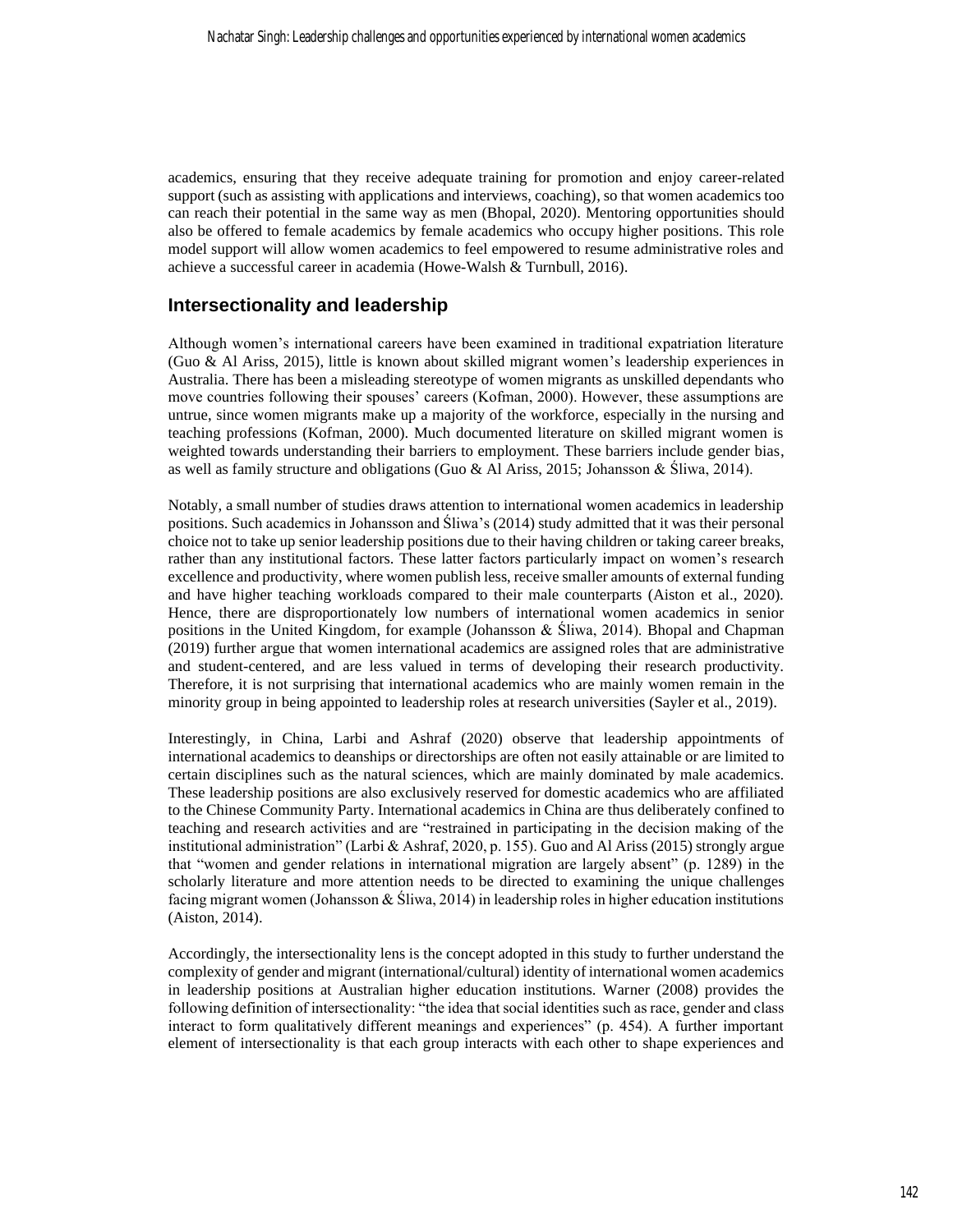manifestations which cannot be explained by membership in regard to only one group (Warner, 2008).

Given that academic articles are weighted towards understanding international women academics' barriers to gaining leadership experiences (Bhopal & Chapman, 2019; Johansson & Śliwa, 2014; Larbi & Ashraf, 2020), little attention has been paid to exploring challenges and opportunities gained by international women leaders in Australia using an intersectionality lens. Therefore, this study fills the gap and enriches the literature in the leadership space by asking: *What are the key related challenges and opportunities experienced by international women academics in gaining leadership positions at Australian universities?*

## **Research design and methodology**

The hermeneutic phenomenology approach, developed by Heidegger, is utilised in this qualitative study to explore international women academics' experiences by providing an in-depth understanding of the phenomenon (leadership) studied. The hermeneutic phenomenology approach has both elements of descriptions of experiences (phenomenology) and of interpretations (hermeneutic), and it is thus relevant to understanding the lived experiences of international women academics in regard to their leadership-related challenges and opportunities (Ajjawi & Higgs, 2007). The main focus is on understanding the meaning of their experiences by searching for themes, engaging with the data interpretively, but with less importance given to the essence of the experience (Sloan & Bowe, 2014). In short, it offers researchers the opportunity to explore, understand and interpret the lived experiences of research participants in regard to leadership-related challenges and opportunities.

International women academics with leadership positions at Australian universities in Melbourne (State of Victoria) were invited to participate in the research through a process of purposive sampling. The author established initial contacts with international women academics via publicly available information on universities' websites in Victoria. For example, information such as international academics' email addresses, qualifications, leadership positions and identity can be obtained from a university website that informs the public of the range and nature of the expertise offered by its academic staff. The author sent an invitation email with project information in the Participant Information Statement to international women academics who fit the criteria of being an international woman academic holding a leadership position in an Australian university. Those academics who were interested to participate in this study replied to the author's email. Upon agreeing to participate, the Consent and Withdrawal Forms were emailed to them. Academics were also selected using snowball sampling, where one who had consented to an interview was invited to suggest other staff members to participate (Minichiello et al., 2008). A combination of purposive and snowball methods, and including representation from diverse racial and professional backgrounds and a variety of leadership positions, enabled sufficient variation in the sample to obtain a broad, balanced range of responses to address the research question. The author ensured also strict adherence to the ethical elements of low-risk research projects stipulated by her own University's ethics committee. (The approval Human Ethics number is HEC18522.)

In total, seven international women academics agreed to be interviewed, of whom three were from Malaysia and one each from China, India, Nigeria and the United States. These women have held leadership positions for not less than one year (and possibly upwards of four years in the sample), in positions ranging from Head of a Research Centre to Program Director. There were one Professor, two Associate Professors, and four Senior Lecturers. Three international women academics were based at a Faculty of Business, Management and Marketing, two were from Faculties of Sciences, and one each was from a Faculty of Law and a Faculty of Fashion.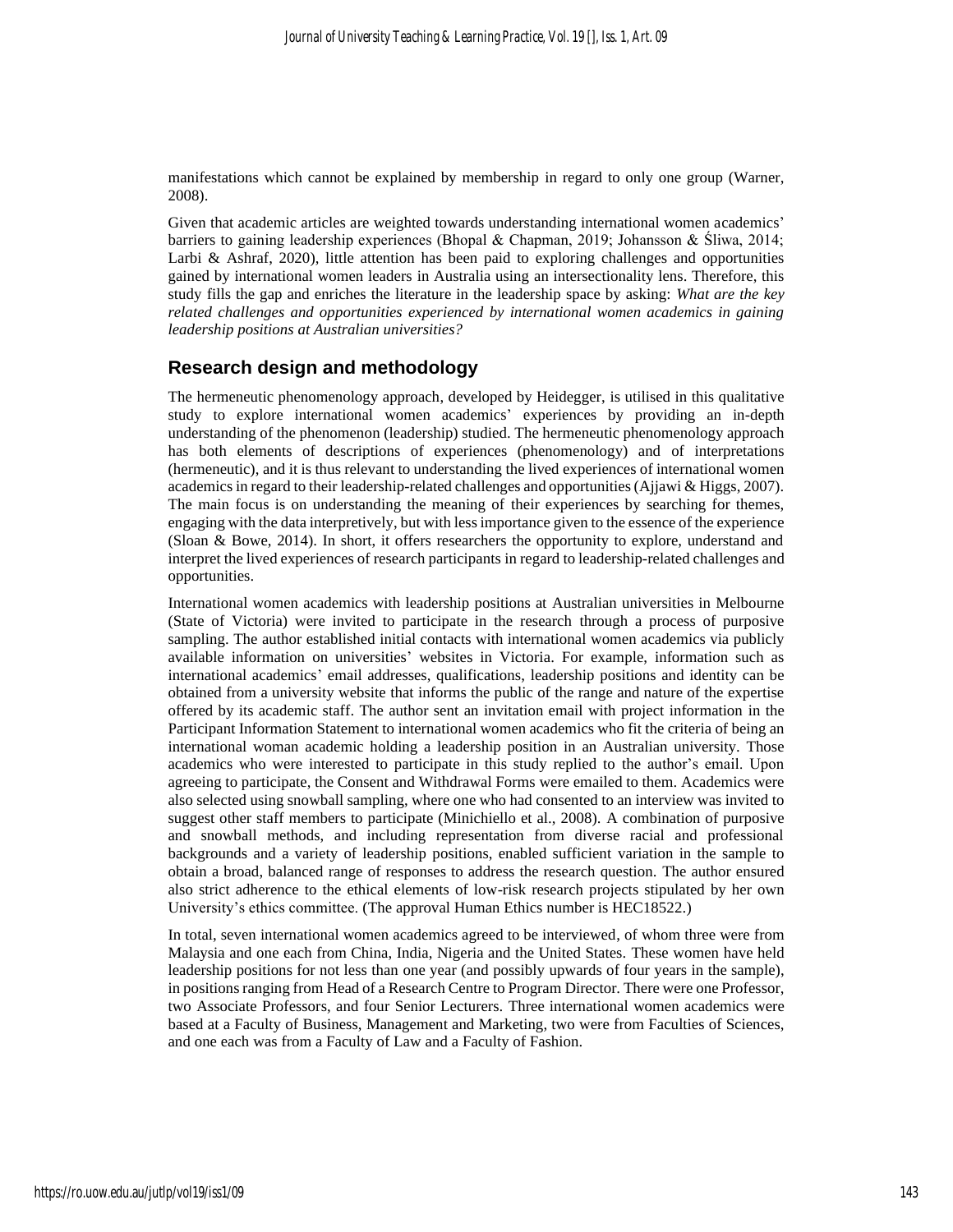International women academics in this research were very concerned about not revealing their demographic information, such as the specific locations of their universities and their own employment histories through reports and publications. Therefore, this information has not been reported in this article in order to preserve their anonymity. Pseudonyms are also used for participants. In reporting qualitative comments, the following convention is used: IWA for international women academic, and interview number (i.e., IWA 1, IWA 2, etc.).

#### *Data collection*

In 2019, seven face-to-face interviews were conducted with the academics at three different universities in Melbourne. The interviews were conducted at the participants' university offices, and duration was between 20 and 46 minutes. Interview questions were open-ended and sought to elicit views and leadership experiences of these international women academics. The interview began with brief demographic questions, such as name, home-country nationality, leadership position(s) and length of time at the university, to elicit background information of the academic. Then the author posed broad questions relating to their academic career experiences in Australia, any challenges faced in leadership positions and opportunities gained by them while in their leadership roles. The probes or follow-up questions employed by the author in the interview include 'What do you mean by that?', 'Can you explain further?' and 'Can you give an example?', as proposed by Kvale (2007) and Patton (2002). These questions were to elicit experiences, perceptions, perspectives, feelings and knowledge relating to challenges and opportunities of the women academics (Patton, 2002). All interviews were recorded and transcribed by professional transcribers and were manually analysed by the author using a thematic analysis approach, as detailed in the next section.

#### *Data analysis*

Van Manen's (1990) method of thematic analysis is adopted in this study because it represents one of the most complete and popular hermeneutic methods that focuses on "understanding the meaning of experience (by searching for themes) with greater interpretative engagement with the data" (Langdridge, 2007, p. 109). Van Manen's (1990) description of thematic analysis is based on the hermeneutic phenomenological approach. He described the method as based on three approaches: 1) the holistic reading approach to achieve a holistic understanding of the phenomenon; 2) the selective reading approach, highlighting significant statements to formulate meanings; and 3) a detailed or line-by-line reading approach that looks at every single sentence. Langdridge (2007) argues that it not necessary to use all three approaches to analyse the text, but "it does seem sensible to supplement the holistic reading approach with either the selective or detailed reading approach" (pp. 123-124); accordingly the author here has used holistic and selective reading approaches to analyse the data, because this will "result in a good balance between part and whole reading and less likelihood of idiosyncratic interpretations that are beyond the data" (Langdridge, 2007, p. 124).

The first step was to read all the transcripts to gain an overview of the data, following the van Manen approach, and also to check the quality of the data to see if there were any gaps in the transcripts. The second reading was conducted to explore the data, in order to obtain a general sense of the data and to immerse the author in the data's content, so that the author was familiar with the depth and breadth of that content (Braun & Clarke, 2006; Creswell, 2008). Each time the author read the transcripts, the author developed a deeper understanding of the information provided by the participants (Creswell, 2008). The next step in analysing the data was to embark on the coding process (Lindlof & Taylor, 2011), where the author started by reading the transcripts and assigned key words or phrases on the right-hand margin that described what the participant indicated (Tesch 1990). A selective reading approach was then undertaken to establish which phrases represented the phenomenon under investigation (van Manen 1990) – in this case the leadership challenges and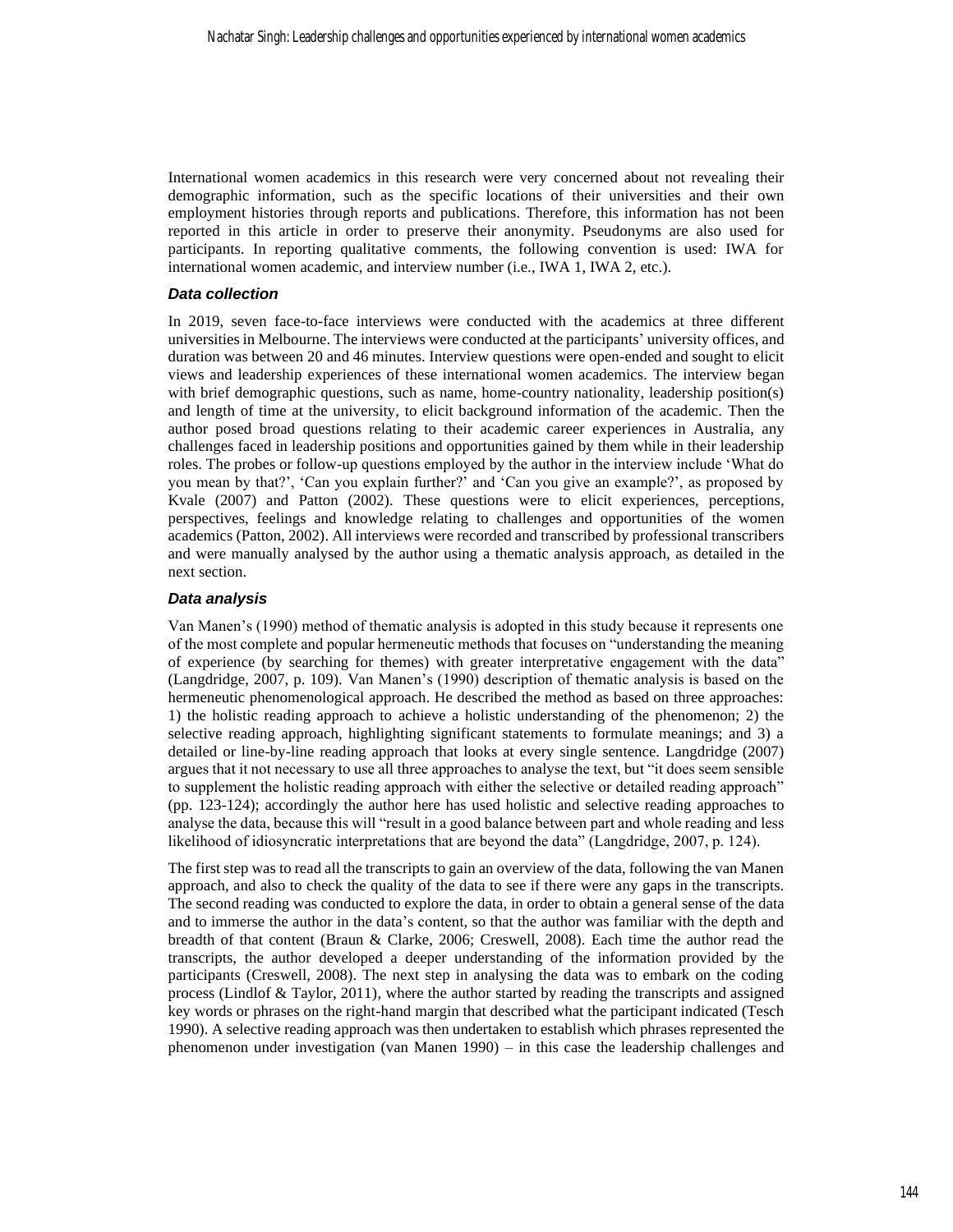opportunities experienced by international women leaders in Australia. While coding, the author continuously asked the question, "What statement(s) or phrases(s) seem particularly essential or revealing about the phenomenon or experience being described?" (van Manen, 1990, p. 93).

The next step was to group similar codes and redundant codes and reduce the list of codes to a smaller and more manageable number (Braun & Clarke, 2006; Creswell, 2008; Tesch, 1990). The author highlighted the quotes which supported the codes (Creswell, 2008; Tesch, 1990) with different coloured highlighters. As the coding process progressed, themes emerged and the analysis became more structured and organised (Ezzy, 2002) as the research question of this paper was addressed.

#### **Findings**

Data analysis revealed rich information on the dynamic challenges experienced and opportunities gained by international women leaders in Australian universities. Individual experiences were diverse and quotations used in this paper are reported verbatim. The findings are organized around the emergent key themes of challenges and then opportunities.

#### *Challenges*

Based on the analysis, there are two principal challenges experienced by international women academics in leadership positions. Firstly, international women leaders encountered substantial interruptions to their research activities. Secondly, international women academics had limited understanding of their university's policy and processes on how to perform their roles to the best of their abilities.

#### *Disruption in research activities/outputs*

International women leaders faced significant disruption to performing their research to an outstanding level and to publish extensively. Similarly, women academics in Morley (2014) found that, with successful appointment to a leadership position, they had less research time. In this research, as these women academics were newly appointed to their positions, they had firstly to adjust to the new working culture, coupled with completion of administrative tasks attached to their leadership roles. A Malaysian-born academic who was provided with two leaderships roles upon her appointment as a Senior Lecturer struggled to make space and time for her research. This was mainly due to the overload of administrative-related tasks and a differing workplace culture:

*When I started my position at this university, I was immediately given two leadership roles. The culture of working is different and approach method is different from Malaysia. I had to learn fast. The roles are action positions related to managing teaching. This means I need to solve day-to-day problems, prepare documentation, reporting, and those sorts of things. So, the positions are timeconsuming, because it takes away my research time, as I have several research projects in my pipeline. I do feel it. The research time is always being taken away for administration work and it is hard to manage my time. I might think, 'Tomorrow I will have time to do research', but then a number of emails will come in and that will create some need to prepare a report or provide some advice or things like that which will take time. It is hard to switch between research and administration work. It is not like teaching; I know I am engaging with students for that amount of time in a week. It is fixed, but not for research.* (IWA 3, Malaysia, Program Director role)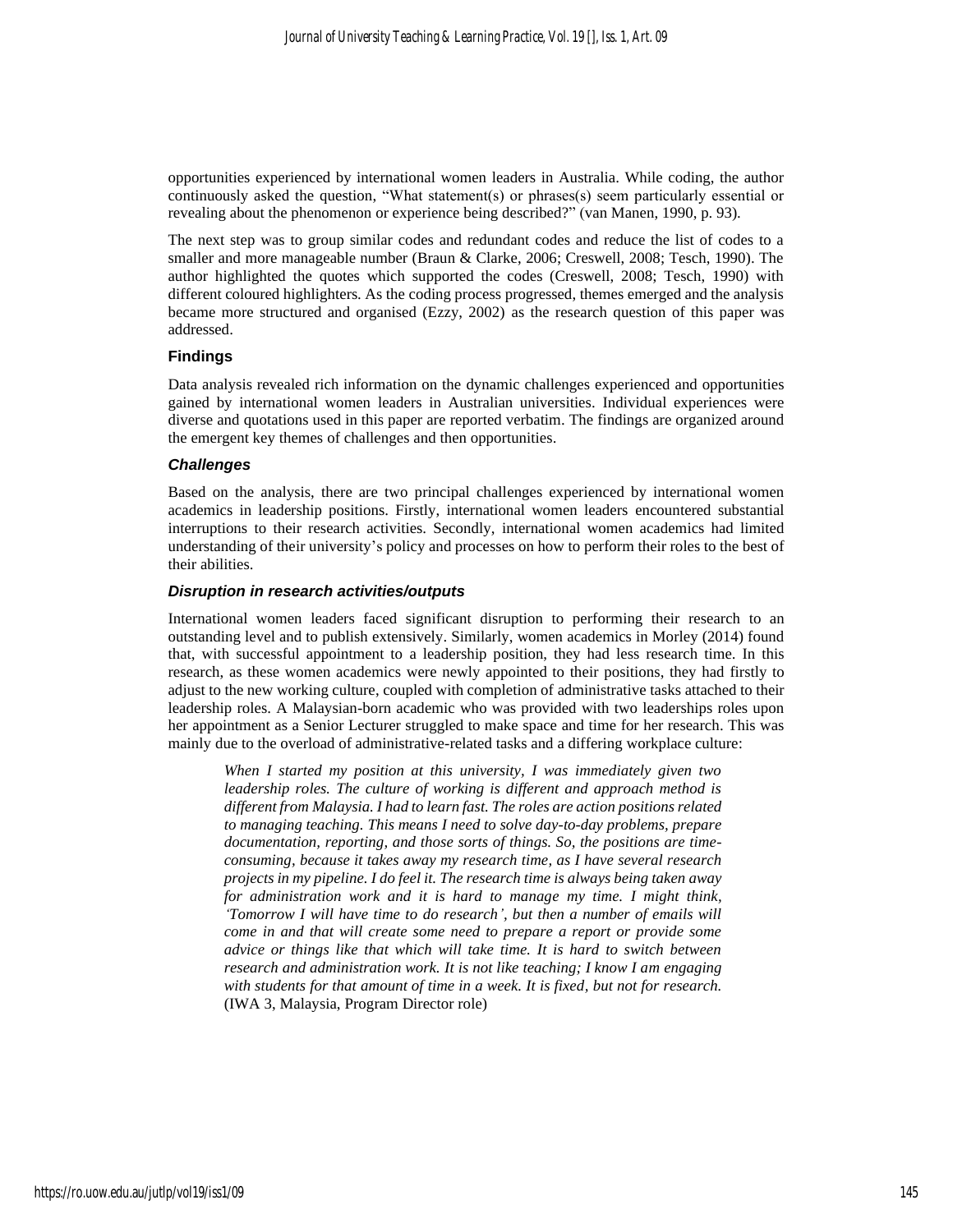A Professor from the United States who was appointed to a leadership position as the Head of Department admitted that, although she was provided with appropriate research allocations, she was nonetheless unable to perform her research work due to the significant workload deriving from a university restructure:

*I think it is the workload due to the restructure at this university. I was appointed into the position when I started at this department. I am also supposed to be doing research while being the head of department, but I do not do enough research work. I supposedly have 40-50% time to do research – two days a week and I do not do that. Partly you need peace of mind to do good research. So that has been a problem for me.* (IWA 5, United States, Head of Department role)

Another academic from Malaysia, who is newly appointed as a Centre Director, admitted that, due to purely administrative duties such as planning and managing staff members, she has been left with no time to conduct her research. She juggles with this lack of time and finds it extremely difficult to perform her research work:

*Because you are in a management role, your time needs to be spent on doing planning and managing staff members, and therefore you do not have time to do research. A lot of staff members who are in management roles, to keep their research work going, if they still have research funding, they will pay for Postdoc students to continue their research. Since I am still new in my role, I juggle and find it very difficult to do my research, as I would really like to be involved. You only have 24 hours a day, you have got to decide how you make use of it.* (IWA 7, Malaysia, Centre Director role)

Interview respondents have held leadership positions that demanded most of their time in heading departments and research centre roles and they held these positions immediately when they were appointed to their academic positions and for less than two years at their departments and universities. In addition to the timeframe factor in gaining the leadership positions, they emphasized that they were indeed provided – 'on paper' – with limited time to conduct research in their leadership roles due to management, administrative and workload issues that they faced, coupled with differing work culture compared with their home countries. They did not observe, however, as have respondents in previous studies (e.g., Johansson & Śliwa, 2014), that this research-related challenge is added to with family commitments and obligations.

#### *Lack of awareness of university policy and process*

The second challenge related to their lack of understanding of university policies and processes that could guide them in their roles. An international academic from India was appointed as the Program Director just after the university restructured. She received limited administrative support because she was unable to reach out to staff members who performed the role prior to her, and therefore she put in extra effort to understanding the tasks that came with the position. At one point, she was unhappy performing the leadership role due to the limited support provided to her:

*We had no resources. For two years I just had to study and study about the discipline and the structure, the advisory boards and the nature of the students. It was a huge learning curve for me. There was also low staff morale because of the restructure. Some people were shifted into different departments, people were retrenched, so I had to work on all those things. I feel I do not want to do it anymore, because they do not provide administrative support. There is a lack of support.* (IWA 1, India, Program Director role)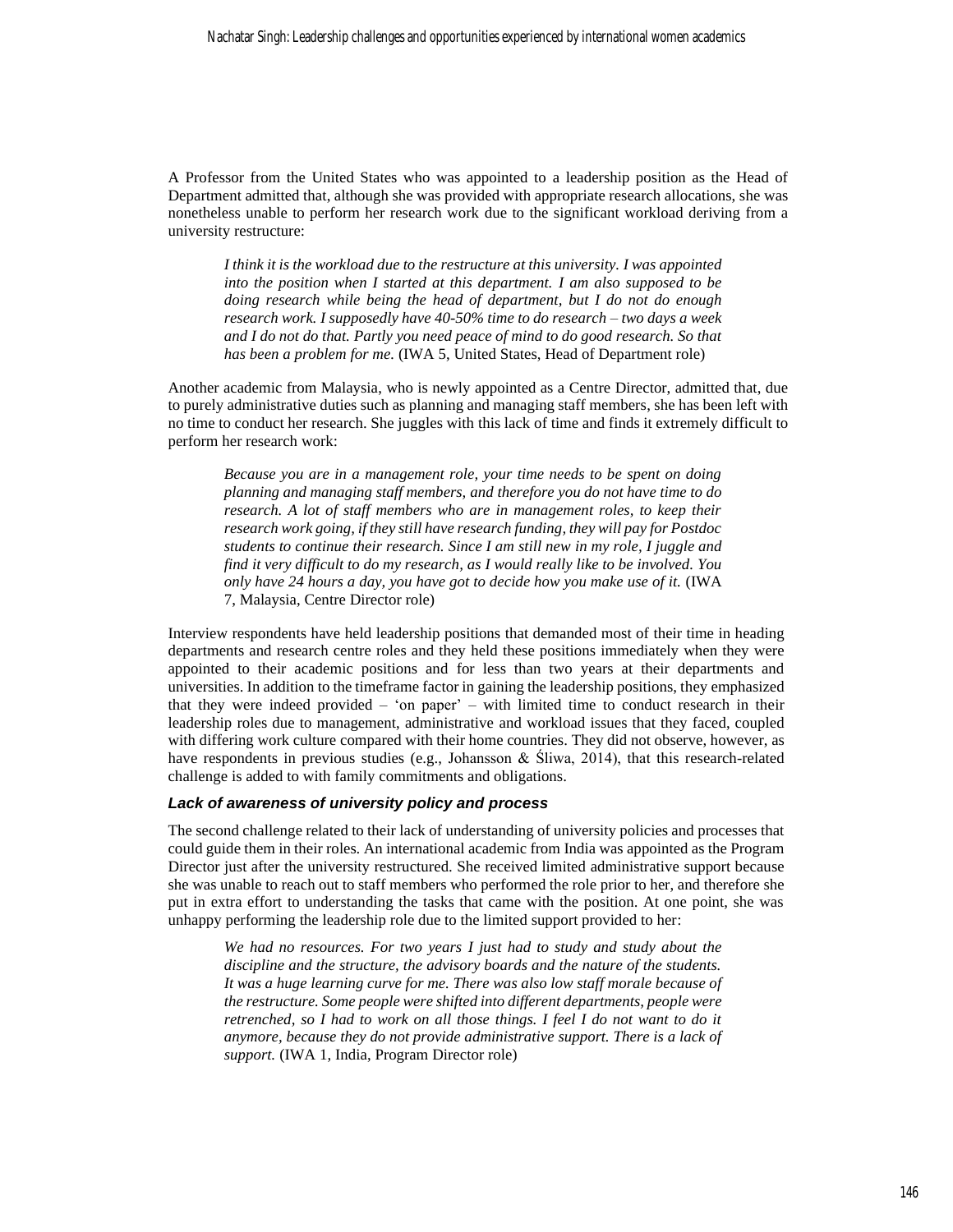An international academic from Malaysia did admit to struggling in managing two leadership positions when she was new to the university culture and its system of working. In the first year, she took the time to learn those university processes, procedures and guidelines which were relevant to the Program Director role. However, she had difficulty in balancing her time between teaching, research and administrative work:

*I found it difficult to manage two leadership positions at the same time, especially when I just joined the university after coming from Malaysia. The way we do things in Malaysia is different than here, so I need to get used to the university system. So, I would say the first one-year was a kind of a learning time for me. So, I did struggle a bit, as I needed to manage my time between other responsibilities such as teaching, research and administrative stuff.* (IWA 3, Malaysia, Program Director role)

A Chinese-born international academic who had worked at a Chinese university faced a similar challenge of not understanding the university system and the workplace culture at her Australian university. She found the system complicated and beyond her comprehension because of its extreme difference from the Chinese university system:

*Once I started to do my leadership role, I realised I did not understand the university's system, as it is quite difficult and complicated for me to understand, coming from China. I had to understand how the university system works and how people work at different paces.* (IWA 6, China, Program Director role)

Despite international women academics in this research having studied for their PhDs in Australia, they still had issues with understanding university policies and structures in performing their roles as leaders. Their lack of understanding of policies was not due to their English language proficiency, but rather was entirely due to a lack of administrative support, the greatly differing workplace system and culture, and the problem of managing time in order to complete other functions. As they were newly appointed to their roles, even though they had worked in other international universities, they encountered different policies and systems in managing their work in Australia.

#### *Opportunities for professional development*

The women academics also mentioned the opportunities provided to them or gained by them for their overall professional growth at Australian universities during their leadership roles: for instance, meaningful support from the university and mentoring opportunities that were offered.

#### *Meaningful support from the university*

These academics faced challenges while holding leadership positions, but they have also been supported by their departments and universities. One academic from Nigeria commented that the university had a duty of care to recognise the workload and cultural challenges faced by international women academics and to support them in overcoming those challenges that were unique to their circumstances. She observed, too, that the support mechanisms available had to be meaningful and should be provided in an inclusive and non-discriminatory way if they were to have a positive impact on leaders' professional lives:

*There is a duty of care in the university to make sure that there is that recognition, and there is identification of the challenges that they might face and support them in overcoming those challenges, [because,] as international women academics we will say 'yes' to doing it, even though we have huge workloads. It has to be done in an inclusive non-discriminatory way for it to have*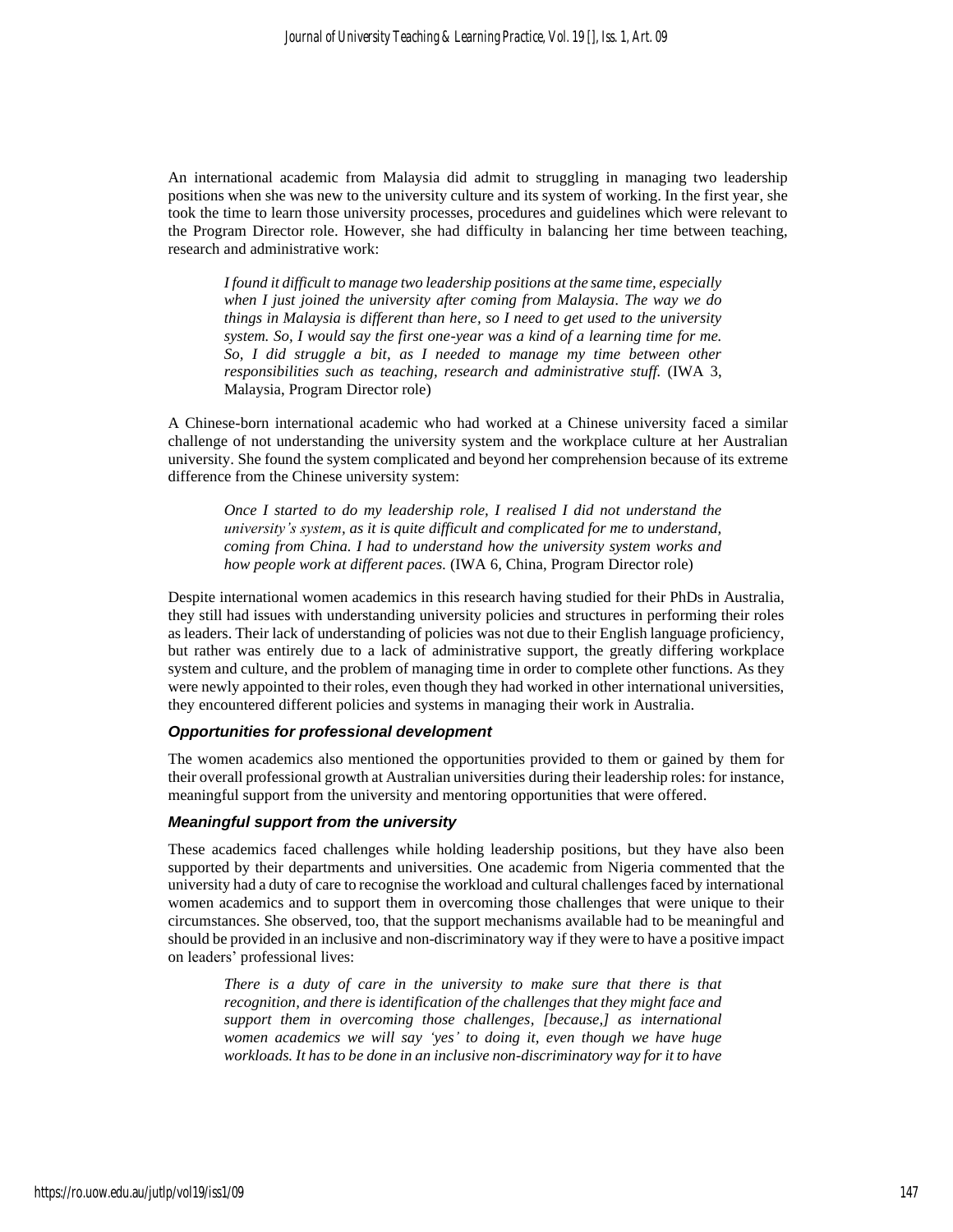*any meaning and make any positive difference in the lives of these academics.*  (IWA 2, Nigeria, Program Director role)

Reflecting that observation, it should be acknowledged that international women academics have fortunately experienced meaningful support provided to them. For example, a Program Director who came from Malaysia was supported by her school management in understanding her issues as a new staff member and it provided her with the time as well as space to discuss issues and limitations that she faced performing her role. She was also assisted by a casual staff member and advisors to undertake part of her leadership role so that she was able to focus on her research. Over time, she became ready to 'pass the baton' to someone else, because they might have new ideas about performing the role effectively:

*Support was provided to me by the university via space to discuss our limitations, problems and sort out things. And the management really understood that I am a new staff member here and I need time to sort out things - so that was helpful. They also helped in getting a casual staff member as well as advisors to help me so that I can focus on my research. But I cannot wait to give these positions to someone else, as they may come up with more new ideas, innovations, and it will be time for me to move on to other things that I want to focus on, such as research.* (IWA 3, Malaysia, Program Director role)

A Malaysian-born Chinese engaged a professional coach approved by her School to assist her in transitioning to her new position and adapting her leadership style to suit the Australian workplace. She admitted that, being a Malaysian Chinese and a woman, she was trained in her culture to be humble, she was not encouraged to voice her opinion or to be assertive in conversation. She has realised that, as a leader from a different culture, she needs assistance in developing and strengthening her leadership skills:

*[They should] provide necessary training and support for international academic researchers who want to go into management and to do well in management. For example, I have written to my School to support my coaching. I have a professional coach who I meet every couple of months, who coaches me in certain areas of my leadership skills. Being a Malaysian and being a Chinese, I was brought up in a very Chinese culture that you should be humble, you should not demand and you should just say yes. Do not say no. So, what I have learned is that we were not encouraged to voice our opinion, as it is considered disrespectful in our culture. It became very apparent later in my career, and I noticed that sometimes being in a meeting I should be a contributor to the meeting and be assertive. And when you say no, that means no.* (IWA 7, Malaysia, Centre Director role)

Interview respondents were very much supported by their university management teams to enhance their confidence levels to enable them to lead in a different academic environment. Though these international academics had themselves studied in Australia, they still needed assistance and university support systems to provide them with a safe platform if they were to thrive in their leadership roles, which were entirely new and untried.

#### *Mentorship*

Women academics in this research indicated that mentorship support was very important in guiding them in navigating their leadership roles in the Australian higher education system. Many observed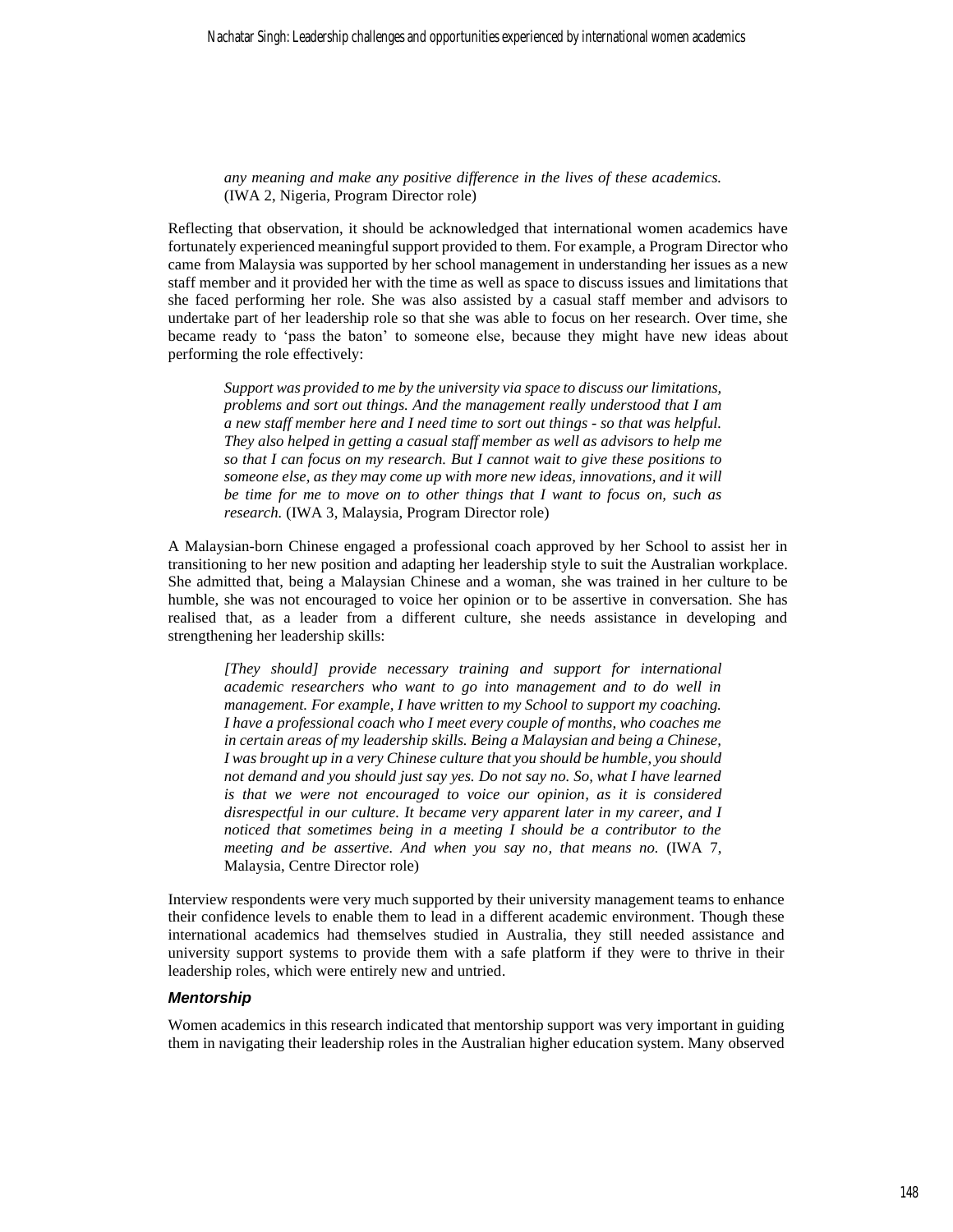that they needed advice from two sources, one Australian and one from a migrant background, so that they were able to fall back upon and utilise differing perspectives in navigating their positions in academia:

*With a lot of support from my Director of Teaching and my Head of Department, who were very supportive and they helped me a lot, I was mentored and I took the support, because I do recognise that I do not have every skill to manage my leadership role.* (IWA 1, India, Program Director role)

*Mentorship is important. Probably you need actually two mentors as a migrant. One who is a migrant and the other one non-migrant, because they are going to offer you different perspectives.* (IWA 5, United States, Head of Department role)

*I think it is good to have a highly skilled migrant and an Australian mentor who can support you and provide networks to you. Also, they will understand your challenges that you face. Even an Australian mentor could be good because they know the Australian information which will assist you.* (IWA 6, China, Deputy Program Director role)

Singh et al. (2009) found that "individuals with mentors report more positive career outcomes than those lacking a mentor" (p. 56). International women leaders in this study have acknowledged that they have received mentorship support from senior managers to better navigate their leadership skills. They have also indicated that it is vital for them to be mentored by two mentors: one Australian-born and the other a migrant. This is because these mentors are able to provide differing but complementary views, connections and local knowledge in navigating the academics' career trajectory at the leadership level.

## **Discussion**

In the main, scholarly articles (Luxon & Peelo, 2009; Rao & Hosein, 2020) have focused on international academics' general experiences as well as teaching and research. This study contributes new empirical insights to the arguments relating to leadership challenges and opportunities experienced by international women academics in Australian higher education institutions. Using the intersectionality lens, it observes that such women have experienced significant challenges but also gained opportunities to perform well in their leadership positions. These leadership-related challenges and opportunities are intersected by their gender and migrant identities, especially their international and cultural identities, when they are working at Australian higher education institutions. They all gained leadership positions to gain administrative experience rather than relying only on teaching and research experience to ensure that their careers progressed.

Previous studies (Mousa, 2021; Su et al., 2015) have painted a gloomy picture of the range of personal and professional barriers that hinder women academics generally from gaining leadership positions in academia. In this research, international women academics, a subset of women academics at large, are indeed breaking the 'glass ceiling' by gaining leadership positions at Australian universities. However, this study has also discovered several challenges they experienced while in their leadership positions. One of the challenges is attributed to lack of time management expertise – and, indeed, lack of time itself – to perform the research activities from which they came and to which they will in all likelihood return. This is mainly caused by institutional factors such as administrative-related disruptions in their day-to-day schedules, a lack of administrative support and huge workload issues caused by any university restructure (and such restructures have become more common).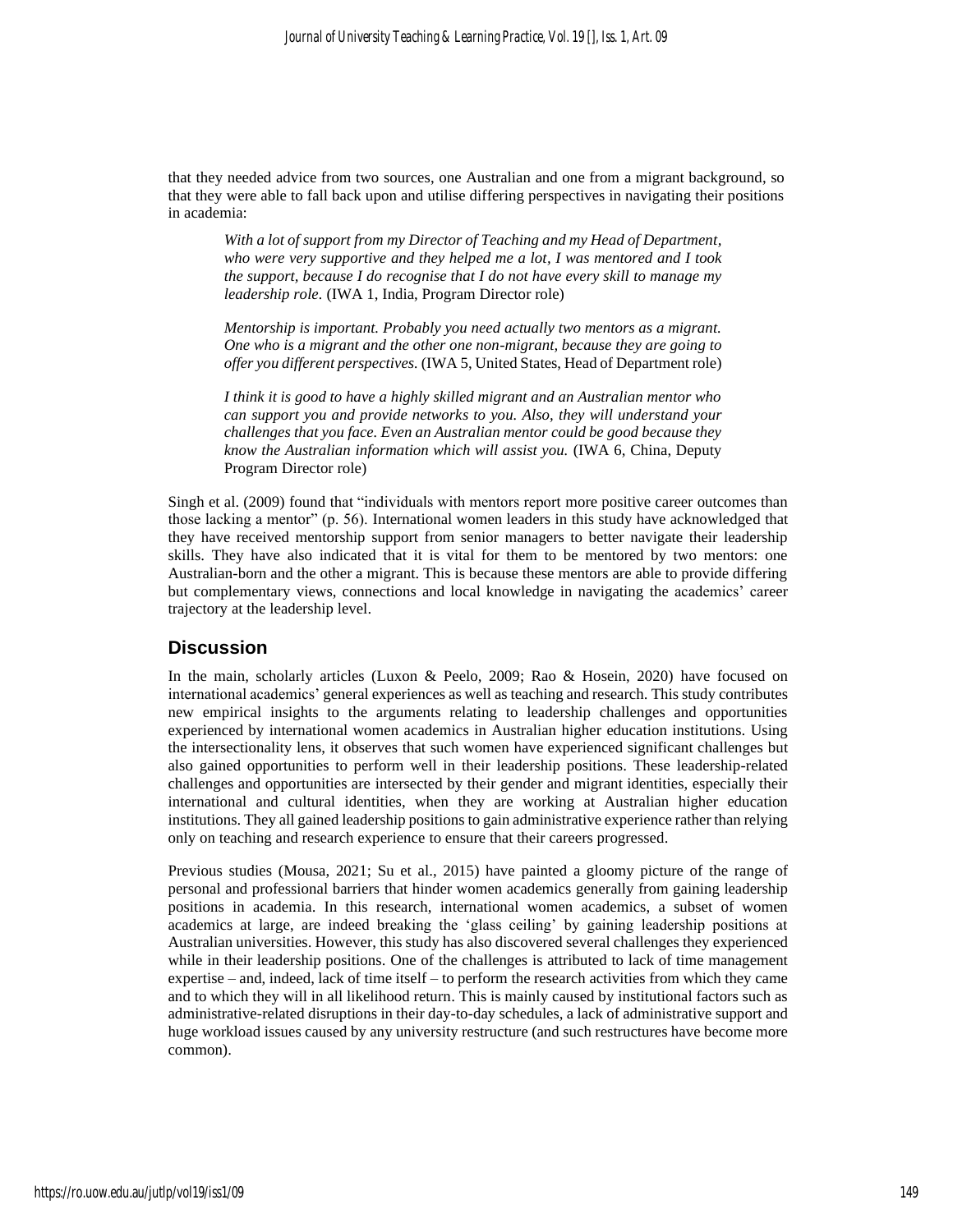In addition, newness to the role of leader, with less than two years' leadership experience, and encountering differing academic cultures and ways of working compared to their home countries are factors that have impacted their research excellence trajectory. Drawing on the intersectionality framework, these findings demonstrate that as woman academic leaders they are faced with an immense administrative task in such circumstances. This is supported by Bhopal and Chapman's (2019) findings that women academic leaders are provided with more administrative work and student-centred roles, which in turn hinder their ongoing research performance. Women academics are much more meticulous in their leadership performance and they put considerable effort into their work, as well as taking on full responsibility in performing their role to the best of their ability (Angervall, 2018).

As international women academics, they face another layer of challenge in that they have to adjust swiftly to working at a foreign higher education institution where the workplace culture is unfamiliar to them. While they are allotted time to do research alongside their teaching and administrative functions, the women interviewed here acknowledged that their leadership roles did take away their research time and thus hindered their research performance. A similar trend was also acknowledged by international academics, again mostly women, in Morley et al. (2018, p. 548), who observed that "they have lost research and publication opportunities", because they were more focused on student support, teaching and administration. That is, there was a price to be paid in the meticulousness they applied to their duties and the sense of responsibility they assumed.

In this research, none of the interviewees mentioned their family duties or having career breaks as disruptions to their research pathway. These have been reported by previous studies (Aiston et al., 2020; Johansson & Śliwa, 2014). These women did not mention having young children or carer responsibilities at the time of data collection; again this was similar to Sang et al.'s (2013) research. Therefore, these were not the main reasons they themselves offered for not performing their leadership roles to the best of their ability. International academics do indeed tend to undertake all their duties with a strong sense of commitment and without complaint, as was reported in recent research by Singh (2021). However, the research-related barrier – what their future careers will be – has imposed a cost on these women academics in managing their research time efficiently while holding leadership positions. By way of comparison, Singh's (2021) research found that male international academics have continued to have outstanding research publication track records while also holding leadership positions. Further research is recommended to investigate how these male international academics are able to use their time effectively and efficiently while also being leaders in the university. It can also be asked why women seem to accept as given barriers such as family and caring, even though these, which certainly must exist for some, are not made explicit during interviews in this study.

The second challenge faced by international women academics in this research is their unfamiliarity with university policies, procedures, processes and systems, similar to Saltmarsh and Swirski's (2010) findings. Minocha et al. (2019) argued that "extant literature does not delve in detail into the role of international academic staff in shaping institutional policies and practices" (p. 945), because of the unfamiliarity of the university systems, which are foreign and new to them. In this study, international women leaders faced work-related issues relating to unfamiliar institutional practices due to their own international identity. As international women academics they had worked in different countries and had experienced diverse academic cultures, yet in Australia they were also confronted with work-related issues in better understanding their new leadership roles. They were baffled by differing university systems, policies, regulations, processes and the Australian workplace culture. As women academics, they were determined to meet this challenge and took full responsibility for learning local knowledge of university policies and systems and practices that were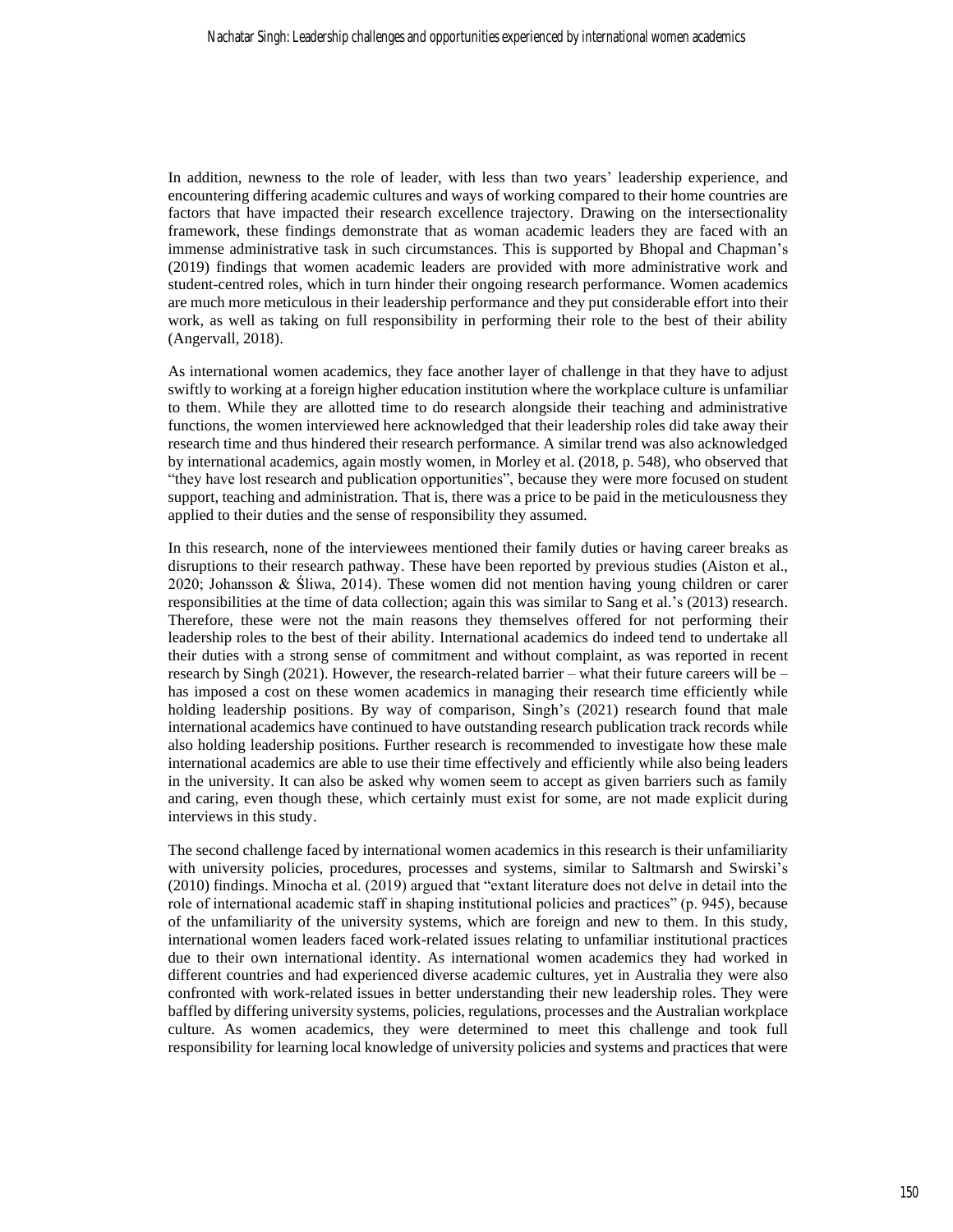in place to assist them in performing their roles efficiently, which confirms the work of Sang et al. (2013) on international women professors who were highly motivated to strive and thrive in their positions. Universities are not all of a piece, and neither are their cultures or their systems.

International women leaders have also indicated that, due to university and department restructuring, they have received less administrative support from those colleagues who had previously performed the same role, as either the latter were made redundant or had moved to other positions (and perhaps had no wish to revisit their own experiences). As a result, they took a substantial amount of time to learn the tasks related to performing their leadership roles effectively, but at the expense of their research and teaching time. For that reason, some female academics in Mousa (2021) felt demotivated towards accepting senior administrative positions, because their teaching load remained the same and they were afraid of not having the ability to effectively manage their time to devote to their academic responsibilities.

Even though international women academics have faced challenges in their leadership roles, they have also had opportunities to grow in their position with meaningful support from within the university, such as upper management personnel support and guidance from professional coaches, as well as formal mentors. This is a sharp contrast to Rajendran et al.'s (2017) findings that pointed to a significant lack of leadership initiatives from university management in supporting international academics, especially women, in Australian higher education workplaces.

In this study, it is argued that international women academics are highly likely to take on more work, despite having high workloads, due to their cultural practices of not refusing to accept any work that comes their way. As Angervall (2018) observed, women academics do take on more administrative tasks but, in this study, challenges faced by international women leaders are also intersected with their cultural identity and practices. An Australia-based study (Thomas & Malau-Aduli, 2013) found minimal evidence of a systematic school-based or institutional approach to support international academics in guiding their professional lives. Hence, meaningful support systems need to be extended to international women academics to recognise their unique issues and assist them in navigating their work-related challenges in a new academic environment. Fortunately, according to this present study, Australian universities are indeed making efforts to provide the support needed by international academic leaders who happen to be women. The international women academics interviewed here were appreciative of the assistance provided by their managers at their faculties. These managers have not only provided a safe platform for them to convey aloud – that is, to 'voice' – their issues and challenges, they have also offered solutions, such as hiring casual staff members to assume at least some administrative-related responsibilities.

The cultural dimensions remain significant. One senior academic admitted that her cultural upbringing was one of being non-assertive and humble and that this had hindered her leadership performance as a Centre Director. Being aware of this cultural-related vulnerability, she requested her manager to support her in gaining a professional coach to help her navigate towards more useful leadership skills in an Australian academic setting. Similarly, international academics in Minocha et al.'s (2019) study propose ongoing, consistent support mechanisms from host institutions, such as 'buddy' schemes or ongoing dialogue with the wider academic community, as opposed to one-off staff induction programs or events, in order to ease their transition and integration into their position at their new, host institutions.

The majority of international women academics in this study have received support from their mentors, either from within or outside the university, to guide and support them as leaders, teachers and also as researchers. This finding is a sharp contrast to Angervall (2018), where it is observed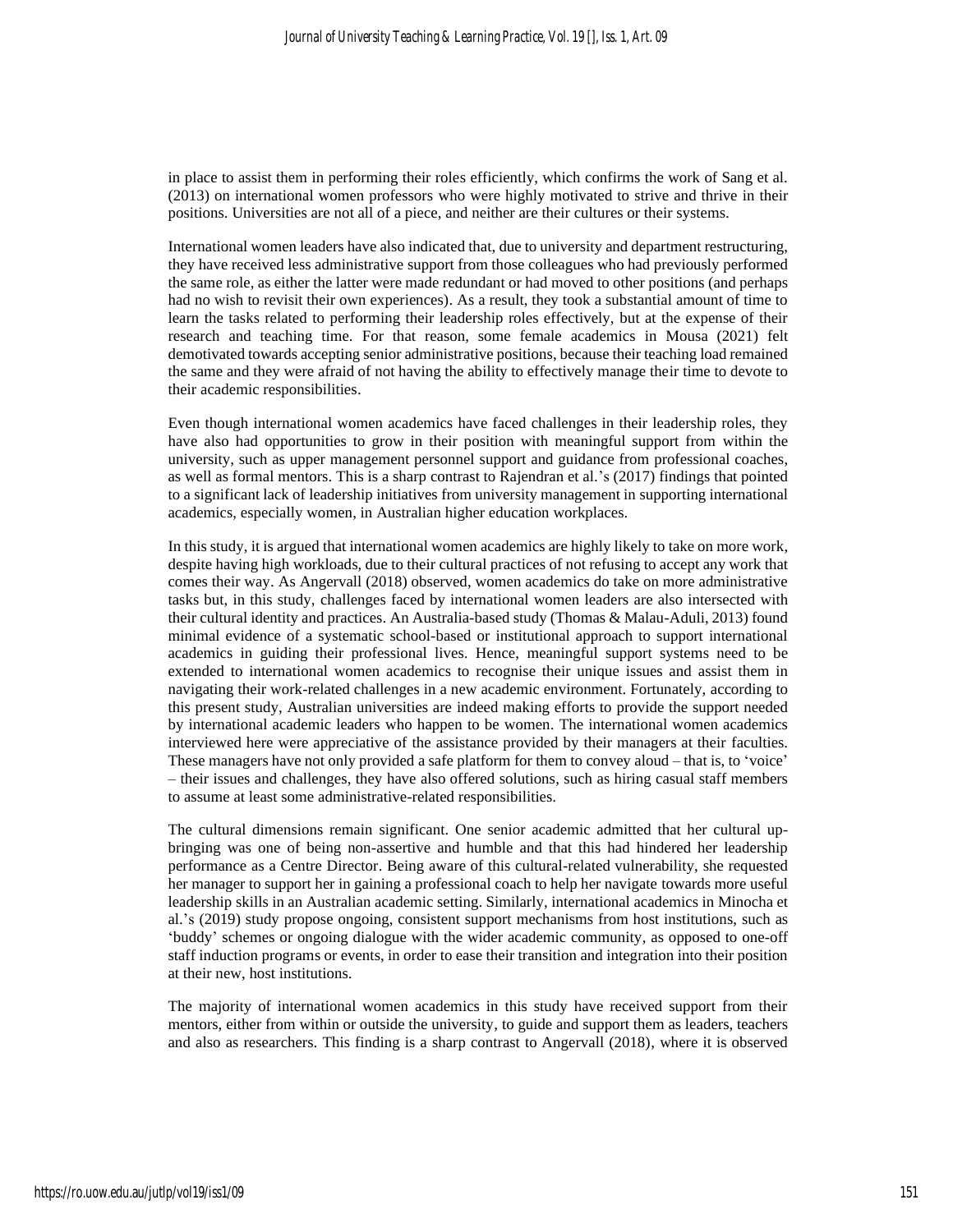that men do obtain research-related support, contacts and ideas from their male mentors that enable them to excel in their academic career, which is not the experience of women academics. As a result, international women academics in this study indicated that was important to have two mentors: one Australian and the other an international-origin academic. Australian-born mentors are important in providing international women academics with local professional support, such as directing them towards gaining relevant resources and knowledge, as well as offering guidance in navigating their career path in academia (Thomas & Malau-Aduli, 2013). However, international women leaders have also suggested that it is important for them to be guided by an international academic mentor. As Bhopal (2022) observes, international academics gravitate towards other international academics who can report similar experiences, and they thus feel included and accepted in the network without a sense of being judged. They then receive emotional and academic support as well as feeling safer voicing their issues.

International women leaders, in this study, further expressed the view that international academic mentors are able to provide diverse perspectives around progressing in their academic career, point them to access extensive research networks, and improve as well as strengthen those leadership skills that are pertinent to the Australian higher education workplace culture. As Howe-Walsh and Turnbull (2016) argue, it is important to have inspiring women leaders support to develop women academics towards positions of seniority.

Johansson and Śliwa (2014) argue that in academia senior positions are significantly maledominated, "despite women forming a considerable part of the academic workforce" (p. 22), and therefore this present study's findings have significantly contributed to the literature on understanding the leadership experiences of international women academics at Australian universities. As Welch (2021) observes, "it is likely that many senior positions will be filled by international academics" (p. 118) especially from Asia, given the growing importance with this region – and many of those will be women.

# **Conclusion**

International women academics in this study are appreciated and recognised by Australian universities, which is demonstrated in their being provided with considerable opportunities to take on leadership positions based on their excellent contributions in teaching, research and service to their university. Though international women academics have faced numerous leadership-related challenges, such as lack of time to accomplish their research activities and their unfamiliarity with university systems, policies, processes and procedures, they have also been provided with or have gained professional opportunities, such as meaningful support from their department leaders, training and development assistance, and guidance from mentors of complementary backgrounds and experience. The findings of this study have gone beyond the current literature on international academics that are weighted towards understanding their general and teaching-related lived experiences. This study has significantly contributed to and filled the gap in the literature in revealing not only challenges faced by international women academics but also opportunities gained by and provided to them to excel in their leadership positions in academia.

Given that the research findings are based on a relatively small-scale qualitative study, it is important to note that the emergent themes of challenges and opportunities are neither definitive or comprehensive: they reflect the lived experiences of international women academics drawn from varied Australian higher education institutions, but mainly in Victoria in Australia. Hence, they are not generalisable, as they do not represent the lived experiences of all international women academics in Australia. Future studies should consider the inclusion of a larger sample size of international women academics through a more strategic sampling approach with a focus on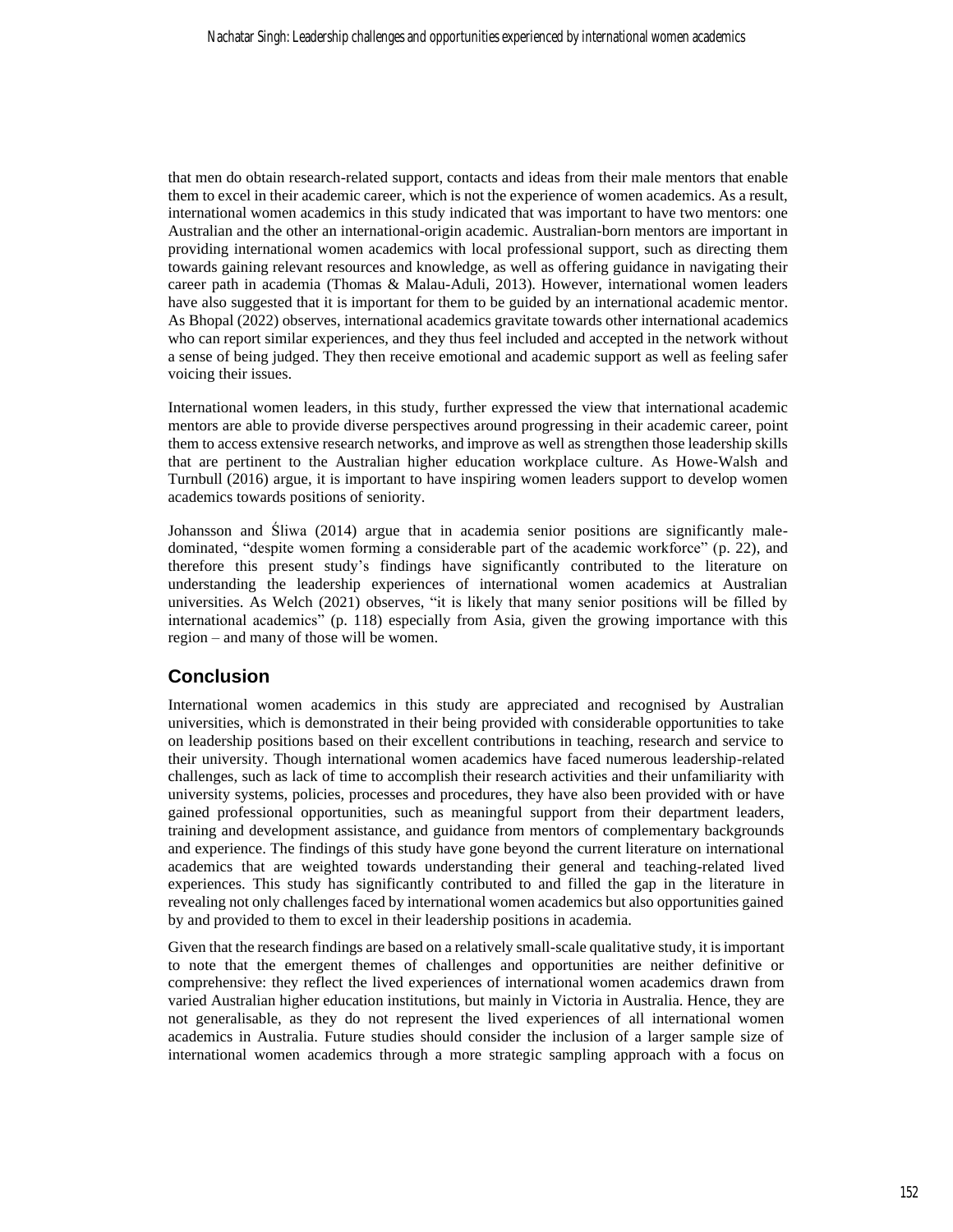triangulation. A quantitative approach that enables the examination of larger international women academics' population in relation to their leadership-related challenges and opportunities in Australia should be considered. A comparative study with Canada, the United States and United Kingdom is also recommended, because the findings and discussions will have relevance globally given that the international women academic population is also growing in these countries.

There are a number of important practical implications that arise from these findings for international women academic themselves and for Australian higher education institutions. The experiences of these academics suggest that a meaningful platform to network with other women is important to assist them in transitioning into their leadership role more smoothly. Having this platform will create a sustainable cycle for mentoring other international women academics in order to be inspired to pursue leadership positions, as well as act as an in-built support system to assist them navigate their roles successfully. Further recommendations for Australian higher education institutions to celebrate international women in academic leadership positions may include formal, on-going and sustainable support systems for them to facilitate their transition into leadership positions so that they are able to thrive in their new roles. Training and development programs and active mentorship guidance are vital factors for international women academics to foster their leadership capabilities.

## **References**

- Acker, S. (2014). A foot in the revolving door? Women academics in lower-middle management. *Higher Education Research & Development*, 33(1), 73-85. [https://doi.org/10.1080/07294360.2013.864615](about:blank)
- Aiston, S. J. (2014). Leading the academy or being led? Hong Kong women academics. *Higher Education Research and Development*, 33(1), 56–69. [https://doi.org/10.1080/07294360.2013.864618](about:blank)
- Aiston, S. J., Fo, C. K., & Law, W. W. (2020). Interrogating strategies and policies to advance women in academic leadership: The case of Hong Kong. *Journal of Higher Education Policy and Management*, *42*(3), 347-364. [https://doi.org/10.1080/1360080X.2020.1753393](about:blank)
- Ajjawi, R., & Higgs, J. (2007). Using hermeneutic phenomenology to investigate how experienced practitioners learn to communicate clinical reasoning. *The Qualitative Report, 12*(4), 612- 638. Retrieved 2 January 2022 from [http://www.nova.edu/ssss/QR/QR12-4/ajjawi.pdf.](about:blank)
- Angervall, P. (2018). The academic career: A study of subjectivity, gender and movement among women university lecturers. *Gender and Education*, *30*(1), 105-118. [http://dx.doi.org/10.1080/09540253.2016.1184234](about:blank)
- Australian Bureau of Statistics. (2020). *Migrants, Education and Work, Australia.* Retrieved 2 January 2022 from https://www.abs.gov.au/statistics/people/people-andcommunities/migrant-data-matrices/latest-release
- Balasooriya, C., Asante, A., Jayasinha, R., & Razee, H. (2014). Academic mobility and migration: Reflections of international academics in Australia. In N. Maadad & M. Tight (Eds.), *Academic mobility* (pp. 117–135). Emerald Group Publishing Limited. https://doi.org/10.1108/S1479-362820140000011013
- Bhopal, K. (2022). Academics of colour in elite universities in the UK and the USA: the 'unspoken system of exclusion'. *Studies in Higher Education*, 1-11. [https://doi.org/10.1080/03075079.2021.2020746](about:blank)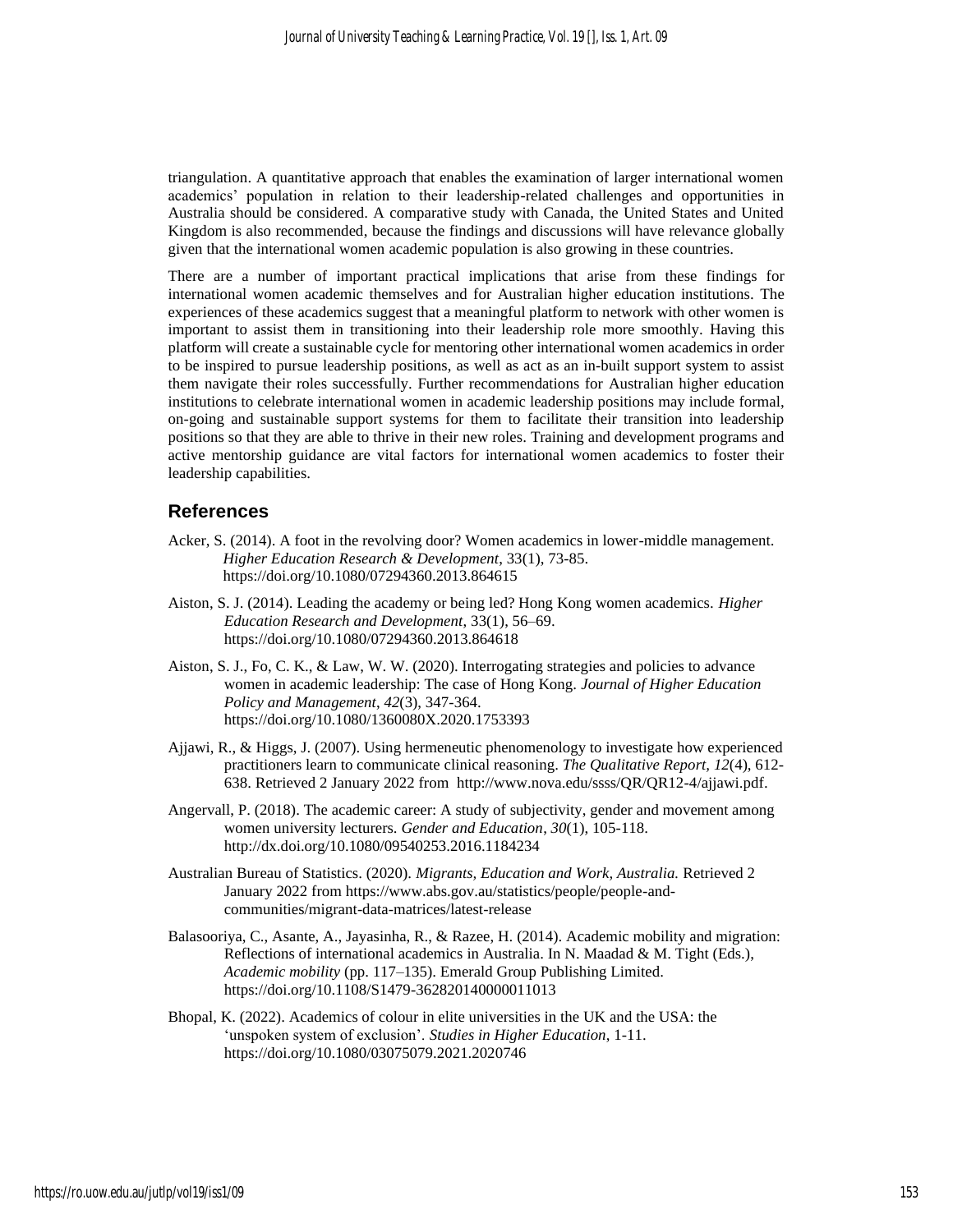- Bhopal, K. (2020). Gender, ethnicity and career progression in UK higher education: A case study analysis. *Research Papers in Education*, *35*(6), 706-721. [https://doi.org/10.1080/02671522.2019.1615118](about:blank)
- Bhopal, K., & Chapman, T. K. (2019). International minority ethnic academics at predominantly white institutions. *British Journal of Sociology of Education*, *40*(1), 98-113. [https://doi.org/10.1080/01425692.2018.1486698](about:blank)
- Braun, V., & Clarke, V. (2006). Using thematic analysis in psychology. *Qualitative Research in Psychology*, 3(2), 77–101. [https://doi.org/10.1191/1478088706QP063OA](about:blank)
- Creswell, J. W. (2008). *Educational research: Planning, conducting and evaluating quantitative and qualitative research* (3rd ed.). Upper Saddle River, NJ: Pearson Prentice Hall.
- Department of Education, Skills and Employment. (2020). *Number of full-time and fractional fulltimes staff by age group, current duties classification and gender, 2020.* Retrieved 2 January 2022 from [https://www.dese.gov.au/higher-education-statistics/resources/2020](about:blank) [staff-numbers](about:blank)
- Dowsett, L. (2020). Global university rankings and strategic planning: a case study of Australian institutional performance. *Journal of Higher Education Policy and Management*, *42*(4), 478-494. [https://doi.org/10.1080/1360080X.2019.1701853](about:blank)
- Ezzy, D. 2002. *Qualitative analysis: Practice and innovation*. Crows Nest: Allen & Unwin.
- Guo, C., & Al Ariss, A. (2015). Human resource management of international migrants: Current theories and future research. *The International Journal of Human Resource Management*, 26(10), 1287-1297. [https://doi.org/10.1080/09585192.2015.1011844](about:blank)
- Howe-Walsh, L., & Turnbull, S. (2016). Barriers to women leaders in academia: Tales from science and technology. *Studies in Higher Education*, *41*(3), 415-428. [https://doi.org/10.1080/03075079.2014.929102](about:blank)
- Johansson, M., & Śliwa, M. (2014). Gender, foreignness and academia: An intersectional analysis of the experiences of foreign women academics in UK business schools. *Gender, Work & Organization*, 21(1), 18-36. [https://doi.org/10.1111/gwao.12009](about:blank)
- Kofman, E. (2000). The invisibility of skilled female migrants and gender relations in studies of skilled migration in Europe. *International Journal of Population Geography*, *6*(1), 45-59. [https://doi.org/10.1002/\(SICI\)1099-1220\(200001/02\)6:1<45::AID-IJPG169>3.0.CO;2-B](about:blank)
- Kvale, S. (2007). *Doing interviews*. Thousand Oaks, California: Sage Publications.
- Langdridge, D. (2007). *Phenomenological psychology: Theory, research and method.* Pearson Education.
- Larbi, F. O., & Ashraf, M. A. (2020). International academic mobility in Chinese academia: Opportunities and challenges. *International Migration*, 58(3), 148–162. [https://doi.org/10. 1111/imig.12662](about:blank)
- Lindlof, T. R., & Taylor, B. C. (2011). *Qualitative communication research methods* (3rd ed.). Thousand Oaks, California: Sage Publications.
- Larbi, F. O., & Ashraf, M. A. (2020). International academic mobility in Chinese academia: Opportunities and challenges. *International Migration*, 58(3), 148–162. [https://doi.org/10. 1111/imig.12662](about:blank)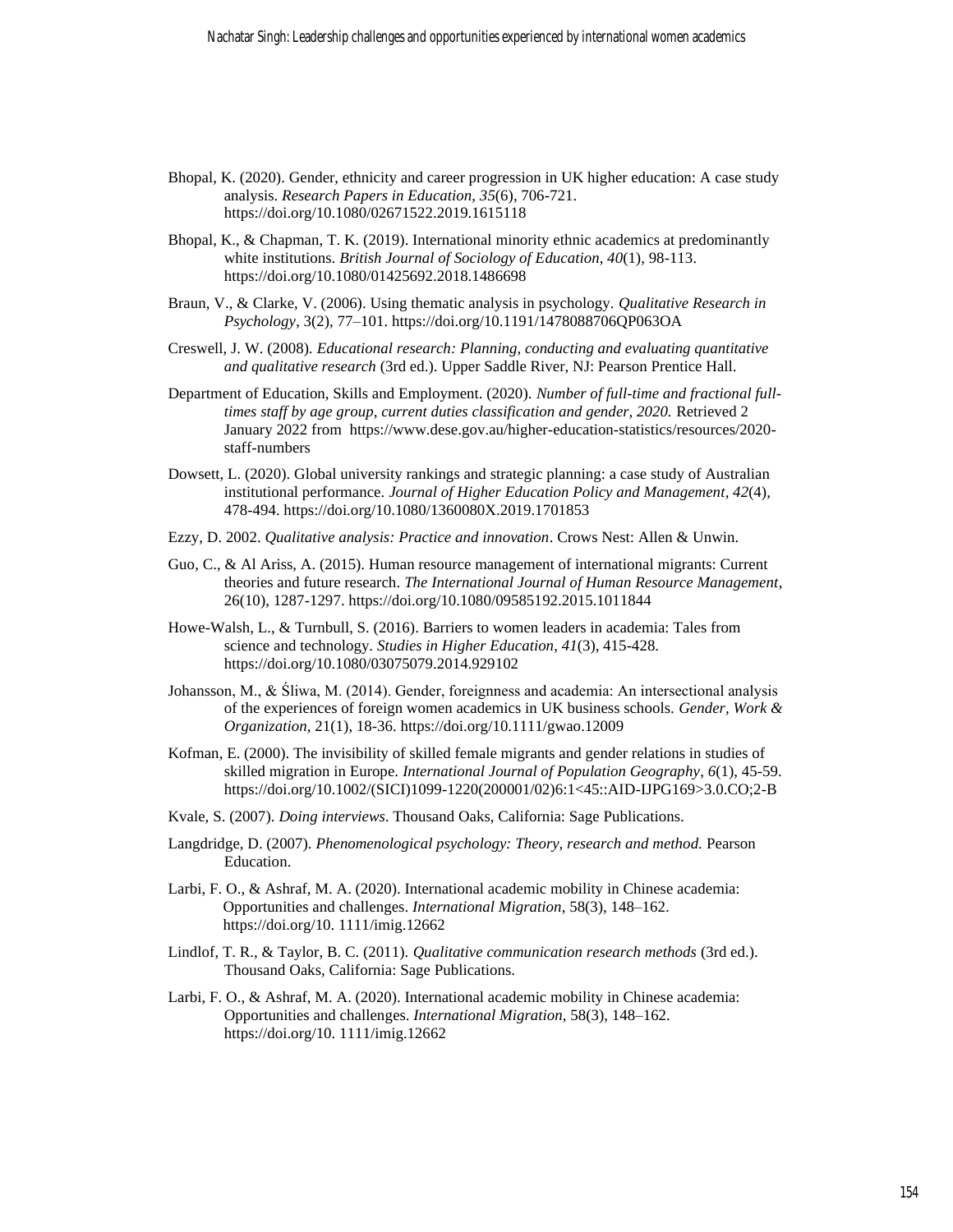- Loomes, S., Owens, A., & McCarthy, G. (2019). Patterns of recruitment of academic leaders to Australian universities and implications for the future of higher education. *Journal of Higher Education Policy and Management*, *41*(2), 137-152. [https://doi.org/10.1080/1360080X.2019.1565296](about:blank)
- Luxon, T., & Peelo, M. (2009). Academic sojourners, teaching and internationalisation: The experience of non-UK staff in a British University. *Teaching in Higher Education*, 14(6), 649–659. [https://doi.org/10.1080/13562510903315233](about:blank)
- McGaughey, F., Watermeyer, R., Shankar, K., Suri, V. R., Knight, C., Crick, T., & Chung, R. (2021). 'This can't be the new norm': academics' perspectives on the COVID-19 crisis for the Australian university sector. *Higher Education Research & Development*, 1-16. https://doi.org/10.1080/07294360.2021.1973384
- Minichiello, V., Aroni, R., & Hays, T. (2008). *In-depth interviewing: Principles, Techniques, Analysis (3rd edition)*. Pearson Education Australia.
- Minocha, S., Shiel, C., & Hristov, D. (2019). International academic staff in UK higher education: Campus internationalisation and innovation in academic practice. *Journal of Further and Higher Education*, 43(7), 942–958[. https://doi.org/10.1080/0309877X.2018.1429582](about:blank)
- Mousa, M. (2021). From intersectionality to substantive representation: Determinants of the representation of women faculty in Academic contexts: Voices of Egyptian academic leaders. *International Journal of Public Administration*, 1-10. [https://doi.org/10.1080/01900692.2021.1990317](about:blank)
- Morley, L. (2014). Lost leaders: Women in the global academy. *Higher Education Research & Development*, *33*(1), 114-128[. https://doi.org/10.1080/07294360.2013.864611](about:blank)
- Morley, L., Alexiadou, N., Garaz, S., González-Monteagudo, J., & Taba, M. (2018). Internationalisation and migrant academics: The hidden narratives of mobility. *Higher Education*, *76*(3), 537-554. [https://doi.org/10.1007/s10734-017-0224-z](about:blank)
- Patton, M. Q. (2002). *Qualitative research and evaluation methods* (3rd ed.). Thousand Oaks, California: Sage Publications.
- Rajendran, D., Farquharson, K., & Hewege, C. (2017). Workplace integration: The lived experiences of highly skilled migrants in Australia. *Equality, Diversity and Inclusion: An International Journal*, 36(5), 437–456. [https://doi.org/10.1108/EDI-11-2016-0094](about:blank)
- Rao, N., & Hosein, A. (2020). Towards a more active, embedded and professional approach to the internationalisation of academia. *International Journal for Academic Development*, *25*(4), 375-378[. https://doi.org/10.1080/1360144X.2019.1661252](about:blank)
- Saltmarsh, S., & Swirski, T. (2010). 'Pawns and prawns': International academics' observations on their transition to working in an Australian university. Journal of Higher Education Policy and Management, 32(3), 291–301. [https://doi.org/10.1080/13600801003743505](about:blank)
- Sang, K., Al‐Dajani, H., & Özbilgin, M. (2013). Frayed careers of migrant female professors in British academia: An intersectional perspective. *Gender, Work & Organization*, *20*(2), 158-171. [https://doi.org/10.1111/gwao.12014](about:blank)
- Sayler, M. F., Pedersen, J., Smith, M. C., & Cutright, M. (2019). Hidden leaders: Results of the national study of associate deans. *Studies in Higher Education*, *44*(7), 1119-1129. [https://doi.org/10.1080/03075079.2017.1418309](about:blank)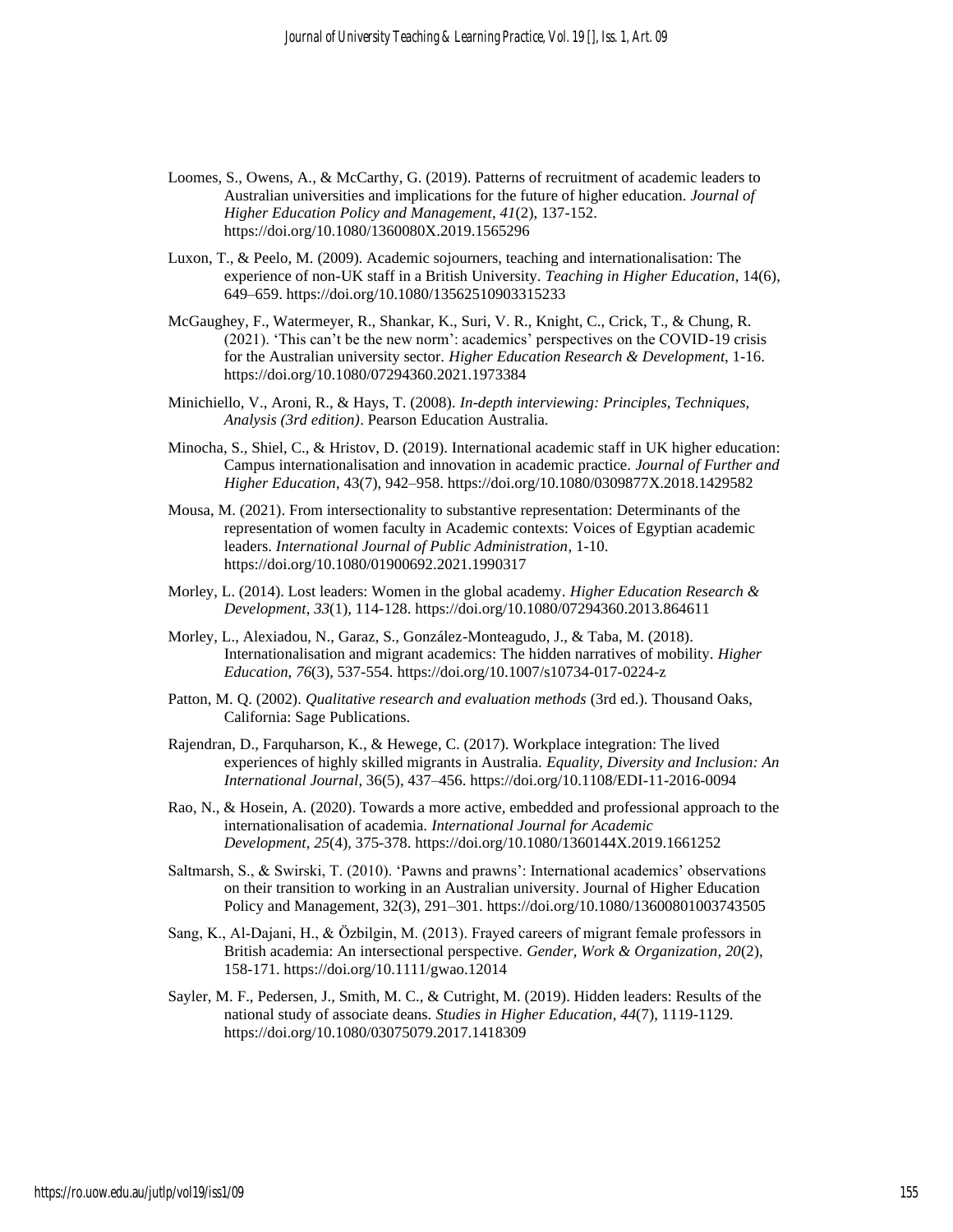- Sharafizad, F., Brown, K., Jogulu, U., & Omari, M. (2020). Letting a picture speak a thousand words: Arts-based research in a study of the careers of female academics. *Sociological Methods & Research*, 1-42[. https://doi.org/10.1177/0049124120926206](about:blank)
- Singh, J. K. N., & Chowdhury, H. A. (2021). Early-career international academics' learning and teaching experiences during COVID-19 in Australia: A collaborative autoethnography. *Journal of University Teaching & Learning Practice*, *18*(5), 1-19. [https://doi.org/10.53761/1.18.5.12](about:blank)
- Singh, J. K. N. (2021). International academics' lived experiences in gaining leadership positions at Australian universities. *International Journal of Leadership in Education*, 1-14. https://doi.org/10.1080/13603124.2021.1988717
- Singh, R., Ragins, B. R., & Tharenou, P. (2009). What matters most? The relative role of mentoring and career capital in career success. *Journal of Vocational Behavior*, *75*(1), 56-67. [https://doi.org/10.1016/j.jvb.2009.03.003](about:blank)
- Sloan, A., & Bowe, B. (2014). Phenomenology and hermeneutic phenomenology: The philosophy, the methodologies, and using hermeneutic phenomenology to investigate lecturers' experiences of curriculum design. *Quality and Quantity*, 48(3), 1291-1303. [https://doi.org/10.1007/s11135-013-9835-3](about:blank)
- Song, X., & McCarthy, G. (2020). Asian academic mobility in Australia. In X. Song & G. McCarthy (Eds.), *Governing Asian International Mobility in Australia* (pp. 137-168). Palgrave Pivot. https://doi.org/10.1007/978-3-030-24170-4\_5
- Su, X., Johnson, J., & Bozeman, B. (2015). Gender diversity strategy in academic departments: Exploring organizational determinants. *Higher Education*, 69(5), 839–858. https://doi.org/10.1007/s10734-014-9808-z
- Subbaye, R., & Vithal, R. (2017). Gender, teaching and academic promotions in higher education. *Gender and Education*, *29*(7), 926-951. [https://doi.org/10.1080/09540253.2016.1184237](about:blank)
- Tesch, R. (1990). *Qualitative research: Analysis types and software tools*. London: The Falmer Press.
- Thomas, S. L., & Malau-Aduli, B. S. (2013). New international academics' narratives of crosscultural transition. *International Journal of Higher Education*, *2*(2), 35-52. [https://doi.org/10.5430/ijhe.v2n2p35](about:blank)
- van Manen, M. (1990). *Researching lived experience: Human science for an action sensitive pedagogy*. Ontario: Althouse Press.
- Walker, P. (2015). The globalisation of higher education and the sojourner academic: Insights into challenges experienced by newly appointed international academic staff in a UK university. *Journal of Research in International Education*, *14*(1), 61-74. [https://doi.org/10.1177/1475240915571032](about:blank)
- Warner, L. R. (2008). A best practices guide to intersectional approaches in psychological research. *Sex roles*, *59*(5), 454-463. [https://doi.org/10.1007/s11199-008-9504-5](about:blank)
- Welch, A. R. (2021). International academics in Australian higher education: People, process, paradox. In F. Huang & A. R. Welch (Eds.), *International faculty in Asia: In comparative global perspective* (pp. 115-134). Springer. https://doi.org/10.1007/978-981-33-4980-3\_8